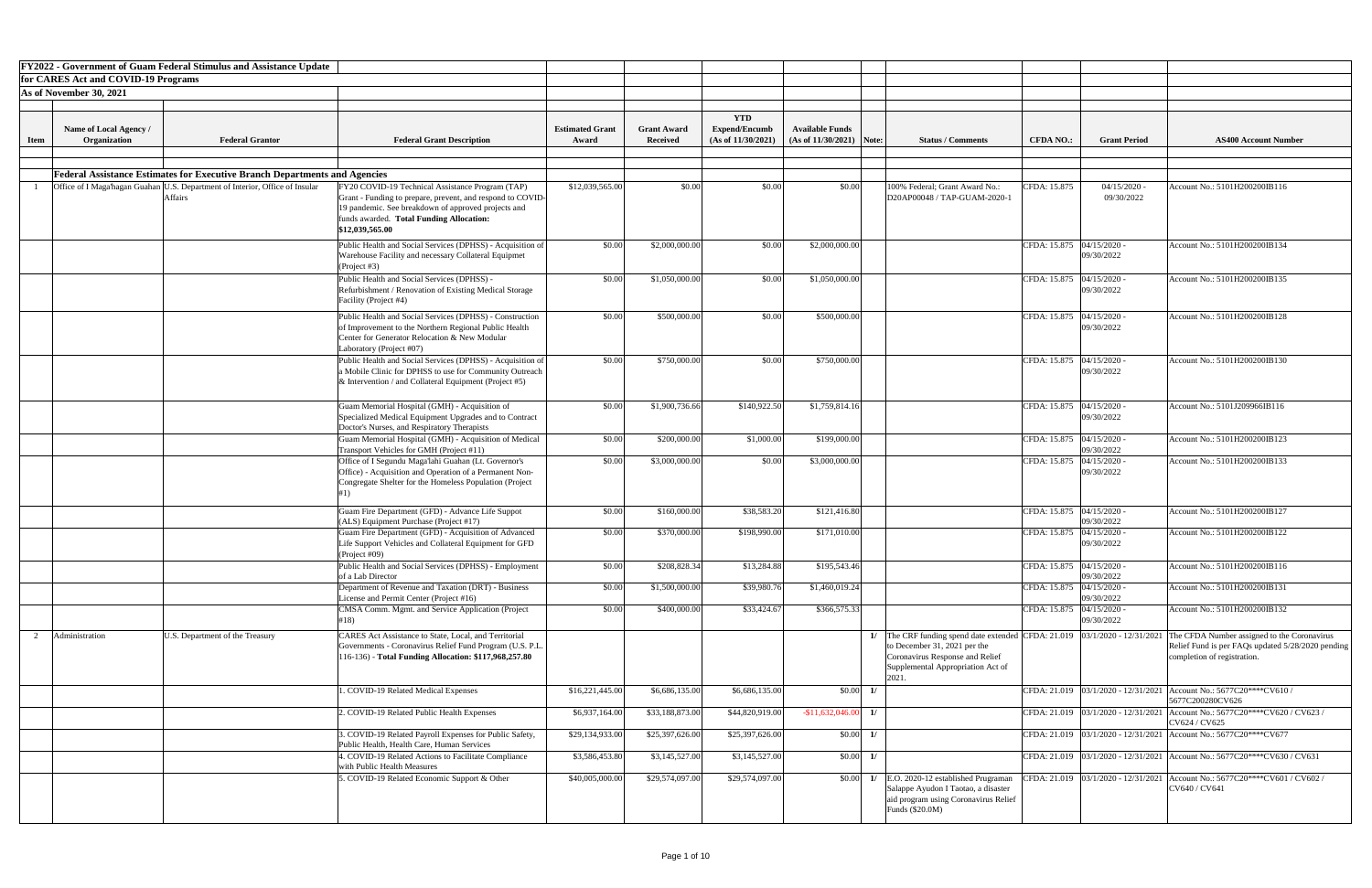|             |                                                      | <b>FY2022 - Government of Guam Federal Stimulus and Assistance Update</b>                                                                               |                                                                                                                                          |                                 |                                       |                                                          |                                                      |                                                                                                                                                                                                   |                                          |                          |                                                                                                                                                                                             |
|-------------|------------------------------------------------------|---------------------------------------------------------------------------------------------------------------------------------------------------------|------------------------------------------------------------------------------------------------------------------------------------------|---------------------------------|---------------------------------------|----------------------------------------------------------|------------------------------------------------------|---------------------------------------------------------------------------------------------------------------------------------------------------------------------------------------------------|------------------------------------------|--------------------------|---------------------------------------------------------------------------------------------------------------------------------------------------------------------------------------------|
|             | for CARES Act and COVID-19 Programs                  |                                                                                                                                                         |                                                                                                                                          |                                 |                                       |                                                          |                                                      |                                                                                                                                                                                                   |                                          |                          |                                                                                                                                                                                             |
|             | As of November 30, 2021                              |                                                                                                                                                         |                                                                                                                                          |                                 |                                       |                                                          |                                                      |                                                                                                                                                                                                   |                                          |                          |                                                                                                                                                                                             |
| <b>Item</b> | Name of Local Agency /<br>Organization               | <b>Federal Grantor</b>                                                                                                                                  | <b>Federal Grant Description</b>                                                                                                         | <b>Estimated Grant</b><br>Award | <b>Grant Award</b><br><b>Received</b> | <b>YTD</b><br><b>Expend/Encumb</b><br>(As of 11/30/2021) | <b>Available Funds</b><br>$(As of 11/30/2021)$ Note: | <b>Status / Comments</b>                                                                                                                                                                          | <b>CFDA NO.:</b>                         | <b>Grant Period</b>      | <b>AS400 Account Number</b>                                                                                                                                                                 |
|             |                                                      |                                                                                                                                                         | 5. COVID-19 Related Public Health Expenses for the                                                                                       | \$22,083,262.00                 | \$19,976,000.00                       | \$19,976,000.00                                          | \$0.00                                               |                                                                                                                                                                                                   |                                          |                          | CFDA: 21.019   03/1/2020 - 12/31/2021   Account No.: 5677C209962CV601 / CV602 / CV603                                                                                                       |
|             | <b>Revenue and Taxation</b>                          | U.S. Department of the Treasury                                                                                                                         | <b>Function of Government</b><br>Economic Impact Payments (EIP) under the CARES Act                                                      | \$150,213,000.00                | \$150,213,000.00                      | \$149,912,909.00                                         | \$300,091.00                                         | Approximately \$107.8 million<br>received on $5/6/2020$ & \$24.1 million<br>received on 5/19/2020. Additional<br>\$18.262 received on 7/16/2020.                                                  |                                          |                          | As of December 24, 2020, the DRT processed<br>86,039 EIP Program Payments totaling about<br>\$149.9M. This represents about 99.73% of the total<br>funding received from the U.S. Treasury. |
|             | Labor                                                | U.S. Department of Labor, Employment and<br><b>Training Administration</b>                                                                              | Pandemic Unemployment Assistance Program ("PUA") and<br><b>Federal Pandemic Unemployment Compensation</b><br>("FPUC") Programs           | \$924,000,000.00                | \$479,300,000.00                      | \$358,905,568.00                                         |                                                      | $$120,394,432.00$ 4/ First allotment-\$174M; Second<br>allotment-\$24M;Third Allotment-<br>\$50M; Fourth Allotment-\$84.3M<br>effective 1/1/2021; Fifth Allotment-<br>\$153.6M effective 4/1/2021 | CFDA: 17.225 04/01/2019 -                | 06/30/2022               | Account No.: 5679C202400CV603                                                                                                                                                               |
|             | Labor                                                | U.S. Department of Labor, Employment and<br><b>Training Administration</b>                                                                              | Pandemic Unemployment Assistance Program ("PUA")<br>and Federal Pandemic Unemployment Compensation<br>("FPUC") Programs                  | \$0.00                          | \$527,985,000.00                      | \$400,262,875.71                                         |                                                      | $$127,722,124.29$ 4/ First allotment-\$100M;Second<br>allotment-\$161M; Third Allotment-<br>$\$96.9M$ effective $1/1/2021$ ; Fourth<br>Allotment-\$176.6M, effective<br>4/1//2021                 | CFDA: 17.225   04/01/2020 -              | 06/30/2022               | Account No.: 5679C202400CV604                                                                                                                                                               |
|             | Labor                                                | U.S. Department of Labor, Employment and<br><b>Training Administration</b>                                                                              | Pandemic Unemployment Assistance Program ("PUA") and<br>Federal Pandemic Unemployment Compensation ("FPUC")<br>Programs - Administration | \$0.00                          | \$4,554,341.00                        | \$4,521,578.82                                           | \$32,762.18                                          | First allotment (\$2.0M) & Second<br>allotment (\$2.1M) for FPUC/PUA/<br>Program Admin. Mod. #5 Grant<br>Suppl. (\$210K) for fraud prevention $\&$<br>detection efforts.                          | CFDA: 17.225 04/01/2020 -                | 06/30/2022               | Account No.: 5101H202400CV102                                                                                                                                                               |
|             | Labor                                                | U.S. Department of Labor, Employment and<br><b>Training Administration</b>                                                                              | WIOA National Dislocated Worker Grants (DWG) -<br>Disaster Guam COVID-19 Program                                                         | \$7,659,338.00                  | \$3,016,682.00                        | \$4,173,343.20                                           | $-$1,156,661.2$                                      | Amount GDOL applied for \$7,809,338<br>on March 3, 2020 - Grant#13053292                                                                                                                          | CFDA: 17.277 04/14/2020 -                | 03/31/2022               | Account No.: 5101H202416CV112                                                                                                                                                               |
|             | Labor                                                | U.S. Department of Labor, Employment and<br><b>Training Administration</b>                                                                              | WIOA National Dislocated Worker Grants (DWG) -<br>Disaster Guam COVID-19 Program - Administration                                        | \$150,000.00                    | \$250,490.00                          | \$226,264.55                                             | \$24,225.45                                          | Portion of \$1.5M grant received<br>allocated for Administrative Costs.                                                                                                                           | CFDA: 17.277   04/14/2020 -              | 03/31/2022               | Account No.: 5101H202416CV111                                                                                                                                                               |
|             | Bureau of Statistics and Plans                       | U.S. Department of Justice, Office of Justice<br>Programs, Bureau of Justice Assistance                                                                 | Coronavirus Emergency Supplemental Funding - Guam<br>Coronavirus Emergency Response                                                      | \$2,932,867.00                  | \$2,932,867.00                        | \$2,885,344.50                                           | \$47,522.50                                          | 100% Federal; Grant No.:<br>2020VDBX0029                                                                                                                                                          | CFDA: 16.034 01/20/2020 -                | 01/31/2023               | Account No.: 5101H200900PA116                                                                                                                                                               |
| 10          | <b>Guam Public Library System</b>                    | Institute of Museum and Library Services (IMLS)                                                                                                         | Library Services and Technology Act (LSTA) CARES Act<br>State Grants - FY2020                                                            | \$15,224.00                     | \$15,224.00                           | \$15,223.32                                              | \$0.68                                               | 100% Federal; Grant No.: LS-246574-<br><b>OLS-20</b>                                                                                                                                              | CFDA: $45.310 \left  04/21/2020 \right $ | 09/30/2021               | Account No.: 5101H201800CV102                                                                                                                                                               |
|             | Guam Behavioral Health and<br><b>Wellness Center</b> | J.S. Department of Health and Human Services,<br><b>Substance Abuse and Mental Health Services</b><br>Administration                                    | mergency Grants to Address Mental Health and Substance<br>Use Disorders During COVID-19                                                  | \$516,800.00                    | \$500,000.00                          | \$600,599.14                                             | $-$100,599.14$                                       | 100% Federal; Grant No.:<br>1H79FG000211-01; Grant Period<br>Modification, end date from 8/19/2021<br>to 8/19/2022                                                                                | CFDA: 93.685                             | 04/20/2020<br>08/19/2022 | Account No.: 5101H202300SE112                                                                                                                                                               |
|             | Public Health and Social<br>Services                 | U.S. Department of Health and Human Services,<br>Administration for Children and Families, Office Funds under the CARES Act 2020<br>of Child Care (OCC) | Child Care and Development Block Grant - Supplemental                                                                                    | \$6,420,621.00                  | \$6,420,621.00                        | \$2,457,604.34                                           | \$3,963,016.66                                       | 100% Federal; Grant No.:<br>2001GUCCC3                                                                                                                                                            | CFDA: 93.575 03/27/2020 -                | 09/30/2023               | Account No.: 5101H201732CV109                                                                                                                                                               |
| 13          | Public Health and Social<br>Services                 | U.S. Department of Health and Human Services,<br>Administration for Community Living                                                                    | CMC2) Families First Coronavirus Response Act, Older<br>Americans Act Title III - Congregate Meals                                       | \$200,000.00                    | \$200,000.00                          | \$201,128.40                                             | $-$1,128.40$                                         | 100% Federal; Grant No.:<br>2001GUCMC2-00                                                                                                                                                         | CFDA: 93.045 03/20/2020 -                | 09/30/2022               | Account No.: 5101H201730CV117                                                                                                                                                               |
|             | Public Health and Social<br>Services                 | U.S Department of Health and Human Services,<br>Administration for Community Living                                                                     | (HDC2) Families First Coronavirus Response Act, Older<br>Americans Act Title III - Home Delivered Meals                                  | \$370,000.00                    | \$370,000.00                          | \$342,920.70                                             | \$27,079.30                                          | Total award - \$400,000; \$30,000<br>transferred per grantor approval as Fed<br>Match for SOA Admin; Grant No.:<br>2001GUHDC2-00                                                                  | CFDA: 93.045                             | 03/20/2020<br>09/30/2022 | Account No.: 5101H201730CV118; \$30,000<br>transferred as Fed. Match under account<br>5101G201730CV119                                                                                      |
| 15          | Public Health and Social<br>Services                 | U.S Department of Health and Human Services,<br>Administration for Community Living                                                                     | Families First Coronavirus Response Act, Older Americans<br>Act Title III - State Office on Aging - Administration                       | \$30,000.00                     | \$40,000.00                           | \$31,625.91                                              | \$8,374.09                                           | Total award - \$40,000; Federal<br>matching (75% Federal - \$30,000 /<br>25% Local - \$10,000); Grant No.:<br>2001GUHDC2-00                                                                       |                                          |                          | CFDA: 93.044   03/20/2020-09/30/2022   Account No.: 5101G201730CV119 / Local Account<br>No.: 5100G201730MT960                                                                               |
| 16          | Public Health and Social<br>Services                 | U.S Department of Health and Human Services,<br>Administration for Community Living                                                                     | SSC3) CARES Act, Older Americans Act Title III-B -<br><b>Supportive Services</b>                                                         | \$500,000.00                    | \$500,000.00                          | \$494,071.39                                             | \$5,928.61                                           | 100% Federal; Grant No.:<br>2001GUSSC3-00                                                                                                                                                         |                                          |                          | CFDA: 93.044  04/01/2020-09/30/2022   Account No.: 5101H201730CV121                                                                                                                         |
|             | Public Health and Social<br>Services                 | U.S Department of Health and Human Services,<br>Administration for Community Living                                                                     | (HDC3) CARES Act, Older Americans Act Title III-C -<br>Nutrition Services                                                                | \$1,102,500.00                  | \$1,102,500.00                        | \$1,399,098.86                                           | $-$ \$296,598.86                                     | Total award - \$1,200,000; \$97,500<br>transferred per grantor approval as Fed<br>Match for CARES Act State Office;<br>Grant No.: 2001GUHDC3-00                                                   |                                          |                          | CFDA: 93.045  04/01/2020-09/30/2022   Account No.: 5101H201730CV123; \$97,500<br>transferred as Fed. Match under account<br>5101G201730CV120                                                |
| 18          | Public Health and Social<br>Services                 | U.S Department of Health and Human Services,<br>Administration for Community Living                                                                     | FCC3) CARES Act, Older Americans Act Title III-E -<br><b>Family Caregiver Support Program</b>                                            | \$250,000.00                    | \$250,000.00                          | \$250,000.00                                             | \$0.00                                               | 100% Federal; Grant No.:<br>2001GUFCC3-00                                                                                                                                                         |                                          |                          | CFDA: 93.052 04/20/2020-09/30/2022 Account No.: 5101H201730CV122                                                                                                                            |
| 19          | Public Health and Social<br>Services                 | U.S Department of Health and Human Services,<br><b>Administration for Community Living</b>                                                              | (OMC3) - CARES Act, Older Americans Act Title VII -<br>Ombudsman Program                                                                 | \$50,000.00                     | \$50,000.00                           | \$8,995.83                                               | \$41,004.17                                          | 100% Federal; Grant No.:<br>2001GUOMC3-00                                                                                                                                                         |                                          |                          | CFDA: 93.042  04/01/2020-09/30/2022   Account No.: 5101H201730CV124                                                                                                                         |
|             | Public Health and Social<br>Services                 | U.S Department of Health and Human Services,<br>Administration for Community Living                                                                     | CARES Act State Office, Older Americans Act Title III                                                                                    | \$130,000.00                    | \$130,000.00                          | \$97,717.52                                              | \$32,282.48                                          | Federal matching (75% Federal -<br>\$97,500 / 25% Local - \$32,500); Grant<br>No.: 2001GUHDC3-00                                                                                                  |                                          |                          | CFDA: 93.045  04/01/2020-09/30/2022   Account No.: 5101G01730CV120 / Local Account<br>No.: 5100G201730MT955                                                                                 |

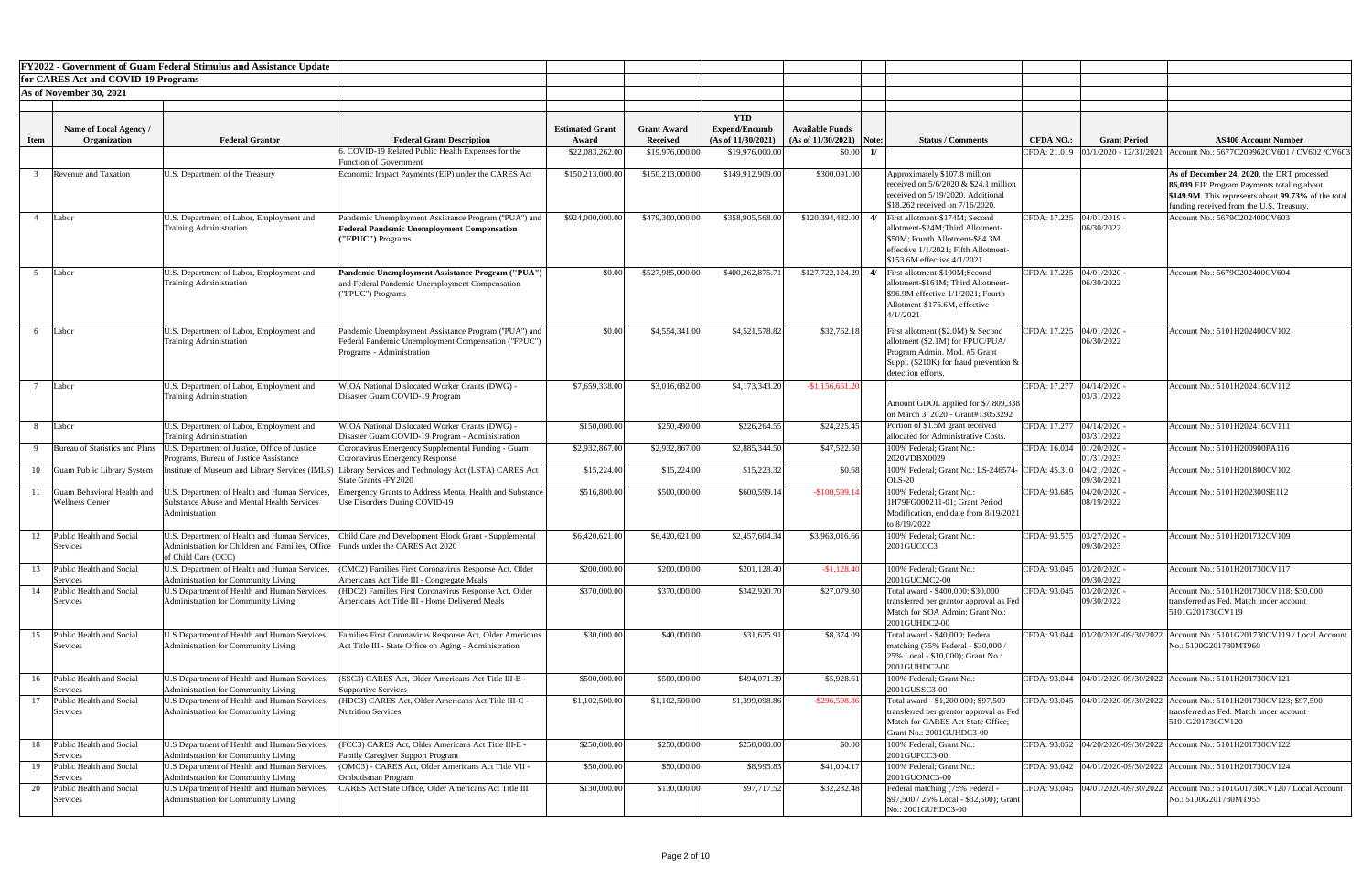|             |                                      | <b>FY2022 - Government of Guam Federal Stimulus and Assistance Update</b>                          |                                                                                                                             |                        |                                |                                |                               |                                                                                                |                             |                     |                                                                                  |
|-------------|--------------------------------------|----------------------------------------------------------------------------------------------------|-----------------------------------------------------------------------------------------------------------------------------|------------------------|--------------------------------|--------------------------------|-------------------------------|------------------------------------------------------------------------------------------------|-----------------------------|---------------------|----------------------------------------------------------------------------------|
|             | for CARES Act and COVID-19 Programs  |                                                                                                    |                                                                                                                             |                        |                                |                                |                               |                                                                                                |                             |                     |                                                                                  |
|             | As of November 30, 2021              |                                                                                                    |                                                                                                                             |                        |                                |                                |                               |                                                                                                |                             |                     |                                                                                  |
|             |                                      |                                                                                                    |                                                                                                                             |                        |                                |                                |                               |                                                                                                |                             |                     |                                                                                  |
|             |                                      |                                                                                                    |                                                                                                                             |                        |                                | <b>YTD</b>                     |                               |                                                                                                |                             |                     |                                                                                  |
|             | Name of Local Agency /               |                                                                                                    |                                                                                                                             | <b>Estimated Grant</b> | <b>Grant Award</b>             | <b>Expend/Encumb</b>           | <b>Available Funds</b>        |                                                                                                |                             |                     |                                                                                  |
| <b>Item</b> | Organization                         | <b>Federal Grantor</b>                                                                             | <b>Federal Grant Description</b>                                                                                            | Award                  | <b>Received</b>                | (As of 11/30/2021)             | $(As of 11/30/2021)$ Note:    | <b>Status / Comments</b>                                                                       | <b>CFDA NO.:</b>            | <b>Grant Period</b> | <b>AS400 Account Number</b>                                                      |
|             | Public Health and Social             | U.S Department of Health and Human Services,                                                       | oronavirus Preparedness and Response Supplemental -                                                                         | \$305,454.00           | \$305,454.00                   | \$259,833.90                   | \$45,620.10                   | 100% Federal; Grant No.:                                                                       |                             |                     | CFDA: 93.048  04/01/2020-09/30/2022   Account No.: 5101H201730CV127              |
|             | Services                             | Administration for Community Living                                                                | DPHSS Aging and Disability Resource Centering (ADRC)                                                                        |                        |                                |                                |                               | 90NWC30038-01-00                                                                               |                             |                     |                                                                                  |
|             |                                      |                                                                                                    | Wrong Door System Funding Opportunity Critical Relief                                                                       |                        |                                |                                |                               |                                                                                                |                             |                     |                                                                                  |
|             |                                      |                                                                                                    |                                                                                                                             |                        |                                |                                |                               |                                                                                                |                             |                     |                                                                                  |
| 22          | Public Health and Social             | U.S. Department of Health and Human Services,<br>Health Resources & Services Administration        | Ryan White HIV/AIDS Program Part B COVID-19                                                                                 | \$20,000.00            | \$20,000.00                    | \$19,965.60                    | \$34.40                       | 100% Federal; Grant No.:<br>1X7CHA36883-01-00                                                  | CFDA: 93.917   04/01/2020 - | 03/31/2022          | Account No.: 5101H201713CV124                                                    |
|             | Services<br>Public Health and Social | U.S. Department of Health and Human Services,                                                      | Response<br>FY20 Coronavirus Preparedness and Response                                                                      | \$61,026.00            | \$61,026.00                    | \$61,577.80                    | $-$ \$551.80                  | 100% Federal; Grant No.:                                                                       | CFDA: 93.224                | 03/15/2020          | Account No.: 5105H201716SE106                                                    |
|             | Services                             | Health Resources & Services Administration,                                                        | Supplemental Funding for Health Centers (P.L. 116-123)                                                                      |                        |                                |                                |                               | <b>HBCCS34823</b>                                                                              |                             | 03/31/2022          |                                                                                  |
|             |                                      | <b>Health Center Program</b>                                                                       |                                                                                                                             |                        |                                |                                |                               |                                                                                                |                             |                     |                                                                                  |
| 24          | Public Health and Social             | U.S. Department of Health and Human Services,                                                      | FY20 CARES Act Supplemental Funding for Health                                                                              | \$736,610.00           | \$736,610.00                   | \$950,094.62                   | $-$ \$213,484.6               | 100% Federal; Grant Award No.: 4                                                               | CFDA: 93.224                | 04/01/2020          | Account No.: 5105H201716CV107                                                    |
|             | Services                             | Health Resources & Services Administration,                                                        | Centers (P.L. 116-136) - Pacific Basin Community Health                                                                     |                        |                                |                                |                               | H8DC536544-01-01; Federal Award                                                                |                             | 03/31/2022          |                                                                                  |
|             |                                      | <b>Health Center Program</b>                                                                       | Center                                                                                                                      |                        |                                |                                |                               | Date: 04/21/2021                                                                               |                             |                     |                                                                                  |
| 25          | Public Health and Social             | U.S. Department of Health and Human Services,                                                      | CARES Act - Epidemiology & Laboratory Capacity (ELC)                                                                        | \$532,702.00           | \$532,702.00                   | \$542,975.78                   | $-$10,273.78$                 | 100% Federal; Grant No.:                                                                       | CFDA: 93.323 04/23/2020 -   |                     | Account No.: 5101H201713CV125                                                    |
|             | Services                             | Center for Disease Control (CDC), Division of                                                      | for Infectious Diseases COVID-19 Supplement                                                                                 |                        |                                |                                |                               | 6NU50CK000531-01-04                                                                            |                             | 04/22/2022          |                                                                                  |
|             |                                      | Vector-Borne Diseases (DVBD)                                                                       |                                                                                                                             |                        |                                |                                |                               |                                                                                                |                             |                     |                                                                                  |
|             | Public Health and Social<br>Services | U.S. Department of Health and Human Services,<br><b>Centers for Disease Control and Prevention</b> | O-Op Agreement for Emergency Response: Public Health<br>Crisis Response-2018: COVID-19 Crisis Response                      | \$479,432.00           | \$479,432.00                   | \$479,432.00                   | \$0.00                        | 100% Federal; Grant No.:<br>1NU90TP9221000100                                                  | CFDA: 93.354 03/16/2020 -   | 03/15/2022          | Account No.: 5101H201713SE123                                                    |
|             | Public Health and Social             | U.S. Department of Health and Human Services,                                                      | Co-Op Agreement for Emergency Response: Public Health                                                                       | \$958,864.00           | \$958,864.00                   | \$633,141.33                   | \$325,722.67                  | Supplemental Funding COVID-19 in                                                               | CFDA: 93.354  03/16/2020 -  |                     | Account No.: 5101H201713SE123                                                    |
|             | Services                             | <b>Centers for Disease Control and Prevention</b>                                                  | Crisis Response-2018: COVID-19 Crisis Response                                                                              |                        |                                |                                |                               | Year 1 - 4/02/2020 Grant No:                                                                   |                             | 03/15/2022          |                                                                                  |
|             |                                      | CDC                                                                                                |                                                                                                                             |                        |                                |                                |                               | 1NU90tp9221000100                                                                              |                             |                     |                                                                                  |
| 28          | <b>Guam Department of</b>            | U.S. Department of Education, Office of                                                            | Education Stabilization Fund (ESF) through the CARES                                                                        | \$41,521,997.00        | \$0.00                         | \$0.00                         | \$0.00                        | Each Outlying Area will receive two   CFDA: 84.425A 04/24/2020 -                               |                             |                     | <b>Accounts established under GDOE's Financial</b>                               |
|             | Education (GDOE)                     | Elementary and Secondary Education (OESE)                                                          | Act for Formula Grants to Outlying Areas - State Education                                                                  |                        |                                |                                |                               | block grants from the ESF: 1 made to                                                           |                             | 04/23/2021          | System.                                                                          |
|             |                                      |                                                                                                    | Agency (SEA) - Total Funding Allocation:                                                                                    |                        |                                |                                |                               | the SEA and 1 to Governor's offices                                                            |                             |                     |                                                                                  |
|             |                                      |                                                                                                    | \$41,521,997.00                                                                                                             |                        |                                |                                |                               |                                                                                                |                             |                     |                                                                                  |
|             |                                      |                                                                                                    | <b>GDOE</b> - Public Schools District - ESF                                                                                 | \$0.00                 | \$33,689,482.89                | \$33,410,697.45                | \$278,785.44                  | <b>YTD Purchase Orders &amp; Requisitions</b>                                                  |                             |                     | Per GDOE ESF Grant Status Report as of                                           |
|             |                                      |                                                                                                    | <b>GDOE</b> - State Administration                                                                                          | \$0.00                 | \$2,148,991.68                 | \$867,466.62                   | \$1,281,525.06                | <b>YTD Purchase Orders &amp; Requisitions</b>                                                  |                             |                     | Per GDOE ESF Grant Status Report as of                                           |
|             |                                      |                                                                                                    | St. John's Christian - ESF                                                                                                  | \$0.00                 | \$83,678.86                    | \$83,059.01                    | \$619.85                      | <b>YTD Purchase Orders &amp; Requisitions</b>                                                  |                             |                     | Per GDOE ESF Grant Status Report as of                                           |
|             |                                      |                                                                                                    | <b>Guam Adventist Academy - ESF</b>                                                                                         | \$0.00                 | \$32,176.16                    | \$26,902.19                    | \$5,273.97                    | <b>YTD Purchase Orders &amp; Requisitions</b>                                                  |                             |                     | Per GDOE ESF Grant Status Report as of                                           |
|             |                                      |                                                                                                    | Guahan Academy Charter School - ESF                                                                                         | \$0.00                 | \$761,443.34                   | \$587,551.30                   | \$173,892.04                  | <b>YTD Purchase Orders &amp; Requisitions</b>                                                  |                             |                     | Per GDOE ESF Grant Status Report as of                                           |
|             |                                      |                                                                                                    | <b>Office of Catholic Education - ESF</b><br>Harvest Christian Academy - ESF                                                | \$0.00<br>\$0.00       | \$3,464,976.69<br>\$524,268.1' | \$2,005,883.08<br>\$270,002.12 | \$1,459,093.6<br>\$254,266.05 | <b>YTD Purchase Orders &amp; Requisitions</b><br><b>YTD Purchase Orders &amp; Requisitions</b> |                             |                     | Per GDOE ESF Grant Status Report as of<br>Per GDOE ESF Grant Status Report as of |
|             |                                      |                                                                                                    | St. Paul's Christian - ESF                                                                                                  | \$0.00                 | \$265,252.85                   | \$207,636.88                   | \$57,615.97                   | <b>YTD Purchase Orders &amp; Requisitions</b>                                                  |                             |                     | Per GDOE ESF Grant Status Report as of                                           |
|             |                                      |                                                                                                    | Japanese School of Guam - ESF                                                                                               | \$0.00                 | \$13,327.44                    | \$12,953.21                    | \$374.23                      | <b>YTD Purchase Orders &amp; Requisitions</b>                                                  |                             |                     | Per GDOE ESF Grant Status Report as of                                           |
|             |                                      |                                                                                                    | Providence Christian - ESF                                                                                                  | \$0.00                 | \$6,835.1                      | \$6,821.19                     | \$13.91                       | <b>YTD Purchase Orders &amp; Requisitions</b>                                                  |                             |                     | Per GDOE ESF Grant Status Report as of                                           |
|             |                                      |                                                                                                    | <b>SIFA Academy Charter School - ESF</b>                                                                                    | \$0.00                 | \$219,308.42                   | \$219,221.94                   | \$86.48                       | <b>YTD Purchase Orders &amp; Requisitions</b>                                                  |                             |                     | Per GDOE ESF Grant Status Report as of                                           |
|             |                                      |                                                                                                    | Learn Academy Charter School - ESF                                                                                          | \$0.00                 | \$312,255.40                   | \$306,797.75                   | \$5,457.65                    | <b>YTD Purchase Orders &amp; Requisitions</b>                                                  |                             |                     | Per GDOE ESF Grant Status Report as of                                           |
|             |                                      | Office of I Maga'hagan Guahan U.S. Department of Education, Office of                              | Education Stabilization Fund through the CARES Act for                                                                      | \$12,499,963.00        | \$0.00                         | \$0.00                         | \$0.00                        | 100% Federal; Grant award No.:                                                                 | CFDA: 84.425H 07/01/2020 -  |                     | Account No.: 5101H200200EI102                                                    |
|             |                                      | Elementary and Secondary Education (OESE)                                                          | Formula Grants to Outlying Areas - Guam Governor's                                                                          |                        |                                |                                |                               | S425H200004                                                                                    |                             | 09/30/2022          |                                                                                  |
|             |                                      |                                                                                                    | Office - Total Funding Allocation: \$12,499,963.00                                                                          | \$0.00                 |                                |                                |                               |                                                                                                |                             |                     |                                                                                  |
|             |                                      |                                                                                                    | <b>Guam Department of Education - Internet Service Provider</b><br>Voucher Program, Purchase Internet Services for Students |                        | \$8,932,000.00                 | \$8,932,000.00                 | \$0.00                        |                                                                                                |                             |                     | Account No.: 5101H200200EI102 / Enc Number:<br>C210600590                        |
|             |                                      |                                                                                                    |                                                                                                                             |                        |                                |                                |                               |                                                                                                |                             |                     |                                                                                  |
|             |                                      |                                                                                                    | University of Guam - Provide Rebates or Refunds for                                                                         | \$0.00                 | \$956,900.00                   | \$956,900.00                   | \$0.00                        |                                                                                                |                             |                     | Account No.: 5101H200200EI102 / Enc Number:                                      |
|             |                                      |                                                                                                    | <b>Internet/Online Student Fees</b>                                                                                         |                        |                                |                                |                               |                                                                                                |                             |                     | C210600600                                                                       |
|             |                                      |                                                                                                    | Guam Community College - Provide Rebates or Refunds for                                                                     | \$0.00                 | \$529,200.00                   | \$529,200.00                   | \$0.00                        |                                                                                                |                             |                     | Account No.: 5101H200200EI102 / Enc Number:                                      |
|             |                                      |                                                                                                    | Internet/Online Student Fees                                                                                                |                        |                                |                                |                               |                                                                                                |                             |                     | C210600610                                                                       |
|             |                                      |                                                                                                    | PBS Guam - PBS University Program                                                                                           | \$0.00                 | \$1,507,650.00                 | \$1,507,650.00                 | \$0.00                        |                                                                                                |                             |                     | Account No.: 5101H200200EI102 / Enc Number:                                      |
|             |                                      |                                                                                                    |                                                                                                                             |                        |                                |                                |                               |                                                                                                |                             |                     | C210601140                                                                       |
|             |                                      |                                                                                                    | Department of Youth Affairs - Stand Up Virtual Learning                                                                     | \$0.00                 | \$220,500.00                   | \$220,500.00                   | \$0.00                        |                                                                                                |                             |                     | Account No.: 5101H200200EI102 / Enc Number:                                      |
|             |                                      |                                                                                                    | Centers, Implement a Locally-Developed, Web-Based<br><b>Solution for Case Management</b>                                    |                        |                                |                                |                               |                                                                                                |                             |                     | W210200002                                                                       |
|             |                                      |                                                                                                    | Guam Public Library System - Expand Wireless Internet                                                                       | \$0.00                 | \$201,000.00                   | \$201,000.00                   | \$0.00                        |                                                                                                |                             |                     | Account No.: 5101H200200EI102 / Enc Number:                                      |
|             |                                      |                                                                                                    | <b>Access and Provide Desktop Computers</b>                                                                                 |                        |                                |                                |                               |                                                                                                |                             |                     | W210200003                                                                       |
|             |                                      |                                                                                                    | Other - Administrative Costs                                                                                                | \$0.00                 | \$152,713.00                   | \$114,402.52                   | \$38,310.48                   |                                                                                                |                             |                     | Account No.: 5101H200200EI102                                                    |
|             | Guam Homeland Security /             | U.S. Department of Homeland Security, Federal                                                      | FY20 Emergency Management Performance Grant (EMPG)                                                                          | \$280,405.00           | \$280,405.00                   | \$147,458.14                   | \$132,946.86                  | 100% Federal; Grant award No.:                                                                 | CFDA: 97.042 01/27/2020 -   |                     | Account No.: 5101H200280CV2CD                                                    |
|             | Office of Civil Defense              | <b>Emergency Management Agency (FEMA)</b>                                                          | COVID-19 Supplemental                                                                                                       |                        |                                |                                |                               | EMF2020EP00012-S01                                                                             |                             | 01/26/2022          |                                                                                  |
|             |                                      |                                                                                                    |                                                                                                                             |                        |                                |                                |                               |                                                                                                |                             |                     |                                                                                  |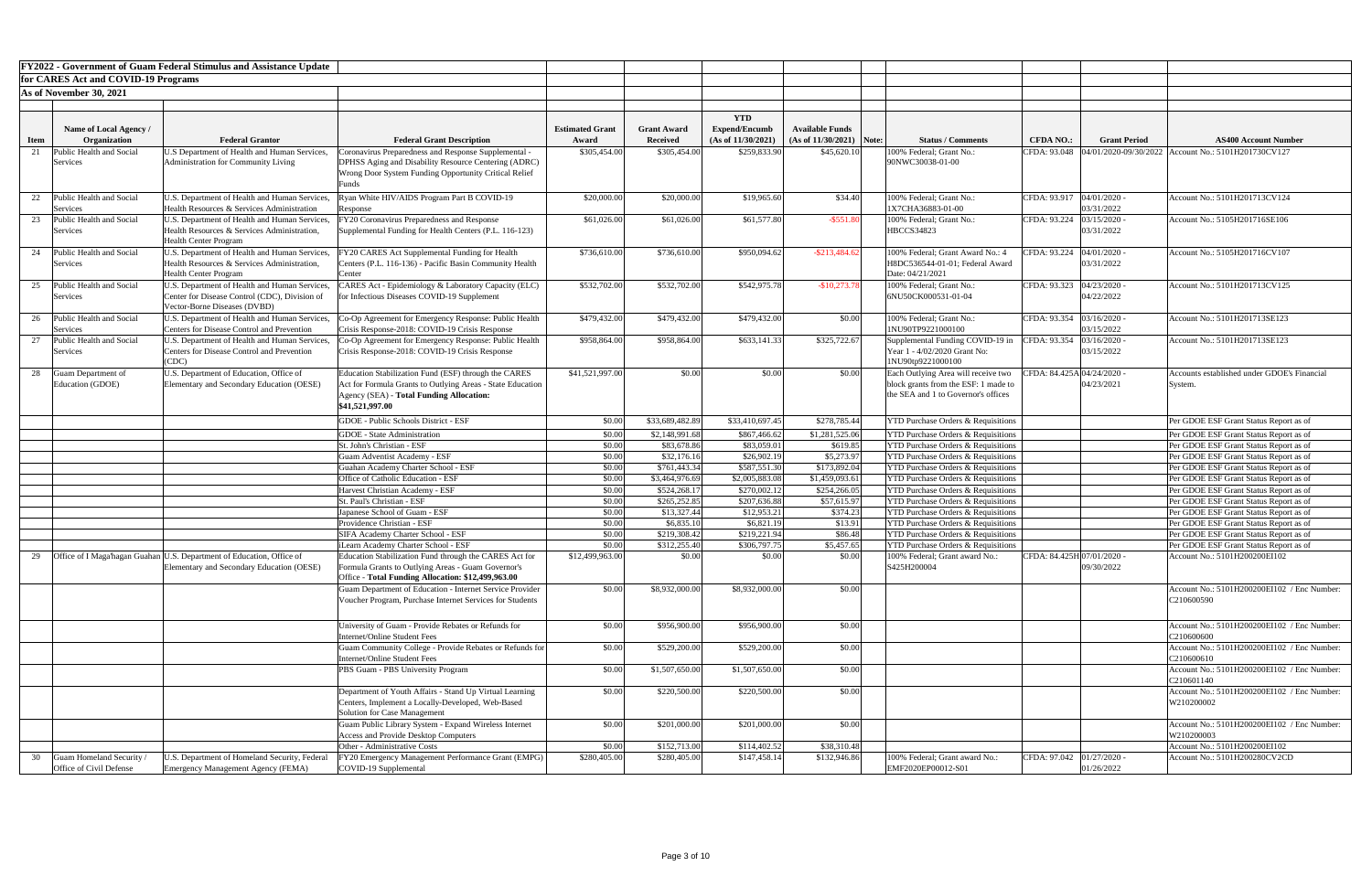|             |                                               | <b>FY2022 - Government of Guam Federal Stimulus and Assistance Update</b>  |                                                                                                               |                                 |                                       |                                            |                                                      |                                                                      |                           |                     |                                                                                                  |
|-------------|-----------------------------------------------|----------------------------------------------------------------------------|---------------------------------------------------------------------------------------------------------------|---------------------------------|---------------------------------------|--------------------------------------------|------------------------------------------------------|----------------------------------------------------------------------|---------------------------|---------------------|--------------------------------------------------------------------------------------------------|
|             | for CARES Act and COVID-19 Programs           |                                                                            |                                                                                                               |                                 |                                       |                                            |                                                      |                                                                      |                           |                     |                                                                                                  |
|             | As of November 30, 2021                       |                                                                            |                                                                                                               |                                 |                                       |                                            |                                                      |                                                                      |                           |                     |                                                                                                  |
|             |                                               |                                                                            |                                                                                                               |                                 |                                       |                                            |                                                      |                                                                      |                           |                     |                                                                                                  |
|             |                                               |                                                                            |                                                                                                               |                                 |                                       | <b>YTD</b>                                 |                                                      |                                                                      |                           |                     |                                                                                                  |
| <b>Item</b> | Name of Local Agency /<br><b>Organization</b> | <b>Federal Grantor</b>                                                     | <b>Federal Grant Description</b>                                                                              | <b>Estimated Grant</b><br>Award | <b>Grant Award</b><br><b>Received</b> | <b>Expend/Encumb</b><br>(As of 11/30/2021) | <b>Available Funds</b><br>$(As of 11/30/2021)$ Note: | <b>Status / Comments</b>                                             | <b>CFDA NO.:</b>          | <b>Grant Period</b> | <b>AS400 Account Number</b>                                                                      |
|             | <b>Guam Election Commission</b>               | <b>J.S. Election Assistance Commission (EAC)</b>                           | FY2020 Help America Vote Act (HAVA) CARES Act                                                                 | \$600,000.00                    | \$600,000.00                          | \$600,000.00                               | \$0.00                                               | <b>Grant Agreement No.:</b>                                          | CFDA: 90.404              | 03/28/2020          | Per information received from GEC - The YTD                                                      |
|             | (GEC)                                         |                                                                            | Grant - Emergency Funds for Expenses related to COVID-                                                        |                                 |                                       |                                            |                                                      | GU20101CARES. GEC deposited                                          |                           | 03/27/2022          | Expenditures/Encumbrances is \$600,000.00. Of this                                               |
|             |                                               |                                                                            |                                                                                                               |                                 |                                       |                                            |                                                      | grant funds into GEC checking                                        |                           |                     | amount, total YTD Expenditures of \$267,199 are                                                  |
|             |                                               |                                                                            |                                                                                                               |                                 |                                       |                                            |                                                      | account and also established an "X"                                  |                           |                     | under Account No.: 5100X200700RS501.                                                             |
|             |                                               |                                                                            |                                                                                                               |                                 |                                       |                                            |                                                      | account with DOA.                                                    |                           |                     |                                                                                                  |
|             | <b>Guam Regional Transit</b>                  | U.S. Department of Transportation, Federal<br>Transit Administration (FTA) | FY2020 Section 5311 CARES Act Grant for Operating and<br>Capital Assistance to Recover from COVID-19 Pandemic | \$2,704,154.00                  | \$2,704,154.00                        | \$2,661,836.08                             | \$42,317.92                                          | 100% Federal; Grant award No.: GU-<br>2020-001-00                    | CFDA: 20.509 06/30/2020 - | 06/30/2023          | Account No.: 5101H209977CV108                                                                    |
|             | Authority<br>Public Health and Social         | U.S. Department of Agriculture (USDA), Food                                | Families First Coronavirus Response Act - Emergency                                                           | \$2,092,897.00                  | \$2,092,897.00                        | \$2,092,897.00                             | \$0.00                                               | Per DPHSS, Division of Pubic                                         |                           |                     | All emergency allotments are deposited into the                                                  |
|             | Services                                      | and Nutrition Service (FNS)                                                | Supplemental Nutrition Assistance Program (SNAP)                                                              |                                 |                                       |                                            |                                                      | Welfare, State Office                                                |                           |                     | household's Electronic Benefits Transfer (EBT)                                                   |
|             |                                               |                                                                            | COVID-19 Allotment for March 2020                                                                             |                                 |                                       |                                            |                                                      |                                                                      |                           |                     |                                                                                                  |
|             |                                               |                                                                            | Families First Coronavirus Response Act - Emergency                                                           | \$2,507,072.00                  | \$2,507,072.00                        | \$2,507,072.00                             | \$0.00                                               | Per DPHSS, Division of Pubic                                         |                           |                     |                                                                                                  |
|             |                                               |                                                                            | SNAP COVID-19 Allotment for April 2020                                                                        |                                 |                                       |                                            |                                                      | Welfare, Bureau of Economic Security                                 |                           |                     | All emergency allotments are deposited into the                                                  |
|             |                                               |                                                                            |                                                                                                               |                                 |                                       |                                            |                                                      |                                                                      |                           |                     | household's EBT card.                                                                            |
|             |                                               |                                                                            | Families First Coronavirus Response Act - Emergency                                                           | \$2,221,078.00                  | \$2,221,078.00                        | \$2,221,078.00                             | \$0.00                                               | Per DPHSS, Division of Pubic                                         |                           |                     |                                                                                                  |
|             |                                               |                                                                            | SNAP COVID-19 Allotment for May 2020                                                                          |                                 |                                       |                                            |                                                      | Welfare, Bureau of Economic Security                                 |                           |                     | All emergency allotments are deposited into the                                                  |
|             |                                               |                                                                            |                                                                                                               |                                 |                                       |                                            |                                                      |                                                                      |                           |                     | household's EBT card.                                                                            |
|             |                                               |                                                                            | Families First Coronavirus Response Act - Emergency<br>SNAP COVID-19 Allotment for June 2020                  | \$2,089,644.00                  | \$2,089,644.00                        | \$2,089,644.00                             | \$0.00                                               | Per DPHSS, Division of Pubic<br>Welfare, Bureau of Economic Security |                           |                     |                                                                                                  |
|             |                                               |                                                                            |                                                                                                               |                                 |                                       |                                            |                                                      |                                                                      |                           |                     | All emergency allotments are deposited into the                                                  |
|             |                                               |                                                                            |                                                                                                               | \$2,066,627.00                  | \$2,066,627.00                        |                                            |                                                      |                                                                      |                           |                     | household's EBT card.                                                                            |
|             |                                               |                                                                            | Families First Coronavirus Response Act - Emergency<br>SNAP COVID-19 Allotment for July 2020                  |                                 |                                       | \$2,066,627.00                             | \$0.00                                               | Per DPHSS, Division of Pubic<br>Welfare, Bureau of Economic Security |                           |                     |                                                                                                  |
|             |                                               |                                                                            |                                                                                                               |                                 |                                       |                                            |                                                      |                                                                      |                           |                     | All emergency allotments are deposited into the<br>household's EBT card.                         |
|             |                                               |                                                                            | Families First Coronavirus Response Act - Emergency                                                           | \$2,008,466.00                  | \$2,008,466.00                        | \$2,008,466.00                             | \$0.00                                               | Per DPHSS, Division of Pubic                                         |                           |                     |                                                                                                  |
|             |                                               |                                                                            | SNAP COVID-19 Allotment for August 2020                                                                       |                                 |                                       |                                            |                                                      | Welfare, Bureau of Economic Security                                 |                           |                     | All emergency allotments are deposited into the                                                  |
|             |                                               |                                                                            |                                                                                                               |                                 |                                       |                                            |                                                      |                                                                      |                           |                     | household's EBT card.                                                                            |
|             |                                               |                                                                            | Families First Coronavirus Response Act - Emergency                                                           | \$2,077,353.00                  | \$2,077,353.00                        | \$2,077,353.00                             | \$0.00                                               | Per DPHSS, Division of Pubic                                         |                           |                     | All emergency allotments are deposited into the                                                  |
|             |                                               |                                                                            | SNAP COVID-19 Allotment for September 2020                                                                    |                                 |                                       |                                            |                                                      | Welfare, Bureau of Economic Security                                 |                           |                     | household's EBT card.                                                                            |
|             |                                               |                                                                            |                                                                                                               |                                 |                                       |                                            |                                                      |                                                                      |                           |                     |                                                                                                  |
|             |                                               |                                                                            | Families First Coronavirus Response Act - Emergency                                                           | \$2,001,961.00                  | \$2,001,961.00                        | \$2,001,961.00                             | \$0.00                                               | Per DPHSS, Division of Pubic                                         |                           |                     | All emergency allotments are deposited into the                                                  |
|             |                                               |                                                                            | SNAP COVID-19 Allotment for October 2020                                                                      |                                 |                                       |                                            |                                                      | Welfare, Bureau of Economic Security                                 |                           |                     | household's EBT card.                                                                            |
|             |                                               |                                                                            |                                                                                                               |                                 |                                       |                                            |                                                      |                                                                      |                           |                     |                                                                                                  |
|             |                                               |                                                                            | Families First Coronavirus Response Act - Emergency                                                           | \$2,021,489.00                  | \$2,021,489.00                        | \$2,021,489.00                             | \$0.00                                               | Per DPHSS, Division of Pubic                                         |                           |                     | All emergency allotments are deposited into the                                                  |
|             |                                               |                                                                            | SNAP COVID-19 Allotment for November 2020                                                                     |                                 |                                       |                                            |                                                      | Welfare, Bureau of Economic Security                                 |                           |                     | household's EBT card.                                                                            |
|             |                                               |                                                                            |                                                                                                               |                                 |                                       |                                            |                                                      |                                                                      |                           |                     |                                                                                                  |
|             |                                               |                                                                            | Families First Coronavirus Response Act - Emergency<br>SNAP COVID-19 Allotment for December 2020              | \$2,025,441.00                  | \$2,025,441.00                        | \$2,025,441.00                             | \$0.00                                               | Per DPHSS, Division of Pubic<br>Welfare, Bureau of Economic Security |                           |                     | All emergency allotments are deposited into the<br>household's EBT card.                         |
|             |                                               |                                                                            |                                                                                                               |                                 |                                       |                                            |                                                      |                                                                      |                           |                     |                                                                                                  |
|             |                                               |                                                                            |                                                                                                               |                                 |                                       |                                            |                                                      | Per DPHSS, Division of Pubic                                         |                           |                     |                                                                                                  |
|             |                                               |                                                                            | Families First Coronavirus Response Act - Emergency<br>SNAP COVID-19 Allotment for January 2021               | \$2,002,290.00                  | \$2,002,290.00                        | \$2,002,290.00                             | \$0.00                                               | Welfare, Bureau of Economic Security                                 |                           |                     | All emergency allotments are deposited into the<br>household's EBT card.                         |
|             |                                               |                                                                            |                                                                                                               |                                 |                                       |                                            |                                                      |                                                                      |                           |                     |                                                                                                  |
|             |                                               |                                                                            | Families First Coronavirus Response Act - Emergency                                                           | \$2,070,743.00                  | \$2,070,743.00                        | \$2,070,743.00                             | \$0.00                                               | Per DPHSS, Division of Pubic                                         |                           |                     | All emergency allotments are deposited into the                                                  |
|             |                                               |                                                                            | SNAP COVID-19 Allotment for February 2021                                                                     |                                 |                                       |                                            |                                                      | Welfare, Bureau of Economic Security                                 |                           |                     | household's EBT card.                                                                            |
|             |                                               |                                                                            |                                                                                                               |                                 |                                       |                                            |                                                      |                                                                      |                           |                     |                                                                                                  |
|             |                                               |                                                                            | Families First Coronavirus Response Act - Emergency                                                           | \$2,115,011.00                  | \$2,115,011.00                        | \$2,115,011.00                             | \$0.00                                               | Per DPHSS, Division of Pubic                                         |                           |                     | All emergency allotments are deposited into the                                                  |
|             |                                               |                                                                            | SNAP COVID-19 Allotment for March 2021                                                                        |                                 |                                       |                                            |                                                      | Welfare, Bureau of Economic Security                                 |                           |                     | household's EBT card.                                                                            |
|             |                                               |                                                                            |                                                                                                               |                                 |                                       |                                            |                                                      |                                                                      |                           |                     |                                                                                                  |
|             |                                               |                                                                            | Families First Coronavirus Response Act - Emergency                                                           | \$2,666,330.00                  | \$2,666,330.00                        | \$2,666,330.00                             | \$0.00                                               | Per DPHSS, Division of Pubic                                         |                           |                     | All emergency allotments are deposited into the                                                  |
|             |                                               |                                                                            | SNAP COVID-19 Allotment for April 2021                                                                        |                                 |                                       |                                            |                                                      | Welfare, Bureau of Economic Security                                 |                           |                     | household's EBT card. EAS Issuance for 12,834                                                    |
|             |                                               |                                                                            |                                                                                                               | \$2,757,698.00                  |                                       | \$2,757,698.00                             | \$0.00                                               | Per DPHSS, Division of Pubic                                         |                           |                     | Cases.                                                                                           |
|             |                                               |                                                                            | Families First Coronavirus Response Act - Emergency<br>SNAP COVID-19 Allotment for May 2021                   |                                 | \$2,757,698.00                        |                                            |                                                      | Welfare, Bureau of Economic Security                                 |                           |                     | All emergency allotments are deposited into the<br>household's EBT card. EAS Issuance for 12,827 |
|             |                                               |                                                                            |                                                                                                               |                                 |                                       |                                            |                                                      |                                                                      |                           |                     | Cases.                                                                                           |
|             |                                               |                                                                            | Families First Coronavirus Response Act - Emergency                                                           | \$2,829,406.00                  | \$2,829,406.00                        | \$2,829,406.00                             | \$0.00                                               | Per DPHSS, Division of Pubic                                         |                           |                     | All emergency allotments are deposited into the                                                  |
|             |                                               |                                                                            | SNAP COVID-19 Allotment for June 2021                                                                         |                                 |                                       |                                            |                                                      | Welfare, Bureau of Economic Security                                 |                           |                     | household's EBT card. EAS Issuance for 13,075                                                    |
|             |                                               |                                                                            |                                                                                                               |                                 |                                       |                                            |                                                      |                                                                      |                           |                     | Cases.                                                                                           |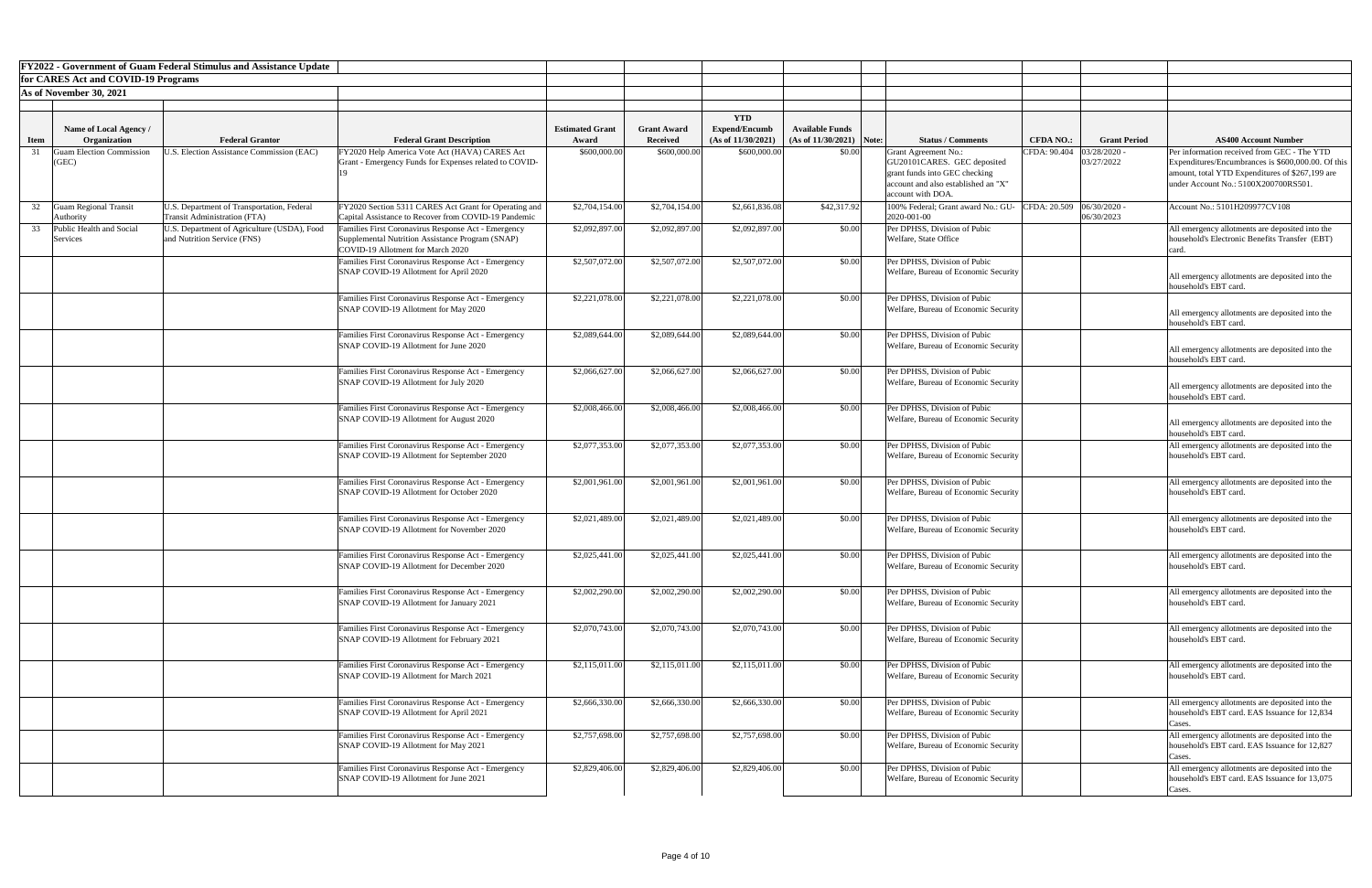|             |                                                      | <b>FY2022 - Government of Guam Federal Stimulus and Assistance Update</b>                                                       |                                                                                                                                                                                                                                                     |                        |                    |                      |                            |                                                                                                                                                                                                                                                   |                             |                              |                                                                                                                                                                                                                                           |
|-------------|------------------------------------------------------|---------------------------------------------------------------------------------------------------------------------------------|-----------------------------------------------------------------------------------------------------------------------------------------------------------------------------------------------------------------------------------------------------|------------------------|--------------------|----------------------|----------------------------|---------------------------------------------------------------------------------------------------------------------------------------------------------------------------------------------------------------------------------------------------|-----------------------------|------------------------------|-------------------------------------------------------------------------------------------------------------------------------------------------------------------------------------------------------------------------------------------|
|             | for CARES Act and COVID-19 Programs                  |                                                                                                                                 |                                                                                                                                                                                                                                                     |                        |                    |                      |                            |                                                                                                                                                                                                                                                   |                             |                              |                                                                                                                                                                                                                                           |
|             | As of November 30, 2021                              |                                                                                                                                 |                                                                                                                                                                                                                                                     |                        |                    |                      |                            |                                                                                                                                                                                                                                                   |                             |                              |                                                                                                                                                                                                                                           |
|             |                                                      |                                                                                                                                 |                                                                                                                                                                                                                                                     |                        |                    |                      |                            |                                                                                                                                                                                                                                                   |                             |                              |                                                                                                                                                                                                                                           |
|             |                                                      |                                                                                                                                 |                                                                                                                                                                                                                                                     |                        |                    | <b>YTD</b>           |                            |                                                                                                                                                                                                                                                   |                             |                              |                                                                                                                                                                                                                                           |
|             | <b>Name of Local Agency /</b>                        |                                                                                                                                 |                                                                                                                                                                                                                                                     | <b>Estimated Grant</b> | <b>Grant Award</b> | <b>Expend/Encumb</b> | <b>Available Funds</b>     |                                                                                                                                                                                                                                                   |                             |                              | <b>AS400 Account Number</b>                                                                                                                                                                                                               |
| <b>Item</b> | Organization                                         | <b>Federal Grantor</b>                                                                                                          | <b>Federal Grant Description</b>                                                                                                                                                                                                                    | Award                  | <b>Received</b>    | (As of 11/30/2021)   | $(As of 11/30/2021)$ Note: | <b>Status / Comments</b>                                                                                                                                                                                                                          | <b>CFDA NO.:</b>            | <b>Grant Period</b>          |                                                                                                                                                                                                                                           |
|             |                                                      |                                                                                                                                 | Families First Coronavirus Response Act - Emergency<br>SNAP COVID-19 Allotment for July 2021                                                                                                                                                        | \$2,800,874.00         | \$2,800,874.00     | \$2,800,874.00       | \$0.00                     | Per DPHSS, Division of Pubic<br>Welfare, Bureau of Economic Security                                                                                                                                                                              |                             |                              | All emergency allotments are deposited into the<br>household's EBT card. EAS Issuance for 12,903                                                                                                                                          |
|             |                                                      |                                                                                                                                 | Families First Coronavirus Response Act - Emergency<br>SNAP COVID-19 Allotment for August 2021                                                                                                                                                      | \$2,753,681.00         | \$2,753,681.00     | \$2,753,681.00       | \$0.00                     | Per DPHSS, Division of Pubic<br>Welfare, Bureau of Economic Security                                                                                                                                                                              |                             |                              | Cases.<br>All emergency allotments are deposited into the<br>household's EBT card. EAS Issuance for 12,731                                                                                                                                |
|             |                                                      |                                                                                                                                 |                                                                                                                                                                                                                                                     |                        |                    |                      |                            |                                                                                                                                                                                                                                                   |                             |                              | Cases                                                                                                                                                                                                                                     |
|             |                                                      |                                                                                                                                 | amilies First Coronavirus Response Act - Emergency<br>SNAP COVID-19 Allotment for September 2021                                                                                                                                                    | \$2,739,826.00         | \$2,739,826.00     | \$2,739,826.00       | \$0.00                     | Per DPHSS, Division of Pubic<br>Welfare, Bureau of Economic Security                                                                                                                                                                              |                             |                              | All emergency allotments are deposited into the<br>household's EBT card. EAS Issuance for 12,653<br>Cases                                                                                                                                 |
|             |                                                      |                                                                                                                                 | Families First Coronavirus Response Act - Emergency<br><b>SNAP COVID-19 Allotment for October 2021</b>                                                                                                                                              | \$2,706,157.00         | \$2,706,157.00     | \$2,706,157.00       | \$0.00                     | Per DPHSS, Division of Pubic<br>Welfare, Bureau of Economic Security                                                                                                                                                                              |                             |                              | All emergency allotments are deposited into the<br>household's EBT card. EAS Issuance for 12,740<br>Cases.                                                                                                                                |
|             |                                                      |                                                                                                                                 | Families First Coronavirus Response Act - Emergency<br>SNAP COVID-19 Allotment for November 2021                                                                                                                                                    | \$2,623,624.00         | \$2,623,624.00     | \$2,623,624.00       | \$0.00                     | Per DPHSS, Division of Pubic<br>Welfare, Bureau of Economic Security                                                                                                                                                                              |                             |                              | All emergency allotments are deposited into the<br>household's EBT card. EAS Issuance for 12,709                                                                                                                                          |
| 34          | Public Health and Social<br>Services                 | U.S. Department of Interior, Office of Insular<br><b>Affairs</b>                                                                | Technical Assistant Program for Pacific Islands Health<br>Officers Association (PIHOA) - Emergency Bulk<br>Procurement of GeneXpert COVID-19 Testing Kits and<br>Machines for US-Affiliated Pacific Islands Jurisdictions                           | \$122,587.20           | \$122,587.20       | \$122,587.20         | \$0.00                     | Represents Guam's share of \$858,924 CFDA: 15.875<br>TAP grant awarded to PIHOA. (Note:<br>PIHOA had purchased for Guam 4,600<br>Test Kits & associated supplies -<br>$$102,156 + estimated customs.$<br>shipping $\&$ handling - \$20,431.20)    |                             | 03/26/2020<br>09/30/2023     | Cases.<br><b>Account No.: NONE</b>                                                                                                                                                                                                        |
| 35          | Public Health and Social<br>Services                 | U.S. Department of Health and Human Services,<br>Center for Disease Control (CDC), Division of<br>Vector-Borne Diseases (DVBD)  | <b>COVID-19 Paycheck Protection Program and Health Care</b><br>Enhancement Act Response Activities - Epidemiology $\&$<br>Laboratory Capacity (ELC) for Infectious Diseases - Expand<br>Testing Capacity / Enhancing Detection COVID-19<br>Response | \$5,611,597.00         | \$5,611,957.00     | \$4,074,626.77       | \$1,537,330.23             | 100% Federal; Grant award No.:<br>6NU50CK000531-01-05                                                                                                                                                                                             | CFDA: 93.323                | 05/18/2020<br>11/17/2022     | Account No.: 5101H201713CV126                                                                                                                                                                                                             |
| 36          | Agriculture                                          | US Department of Commerce, National Oceanic<br>and Atmospheric Administration (NOAA)                                            | Sec. 12005 Funding for Fisheries Assistance, funding to<br>address direct and indirect COVID-19 impacts to eligible<br>fishery participants. Guam's CARES Act Fishers Program<br>(FY2020 - Round 1)                                                 | \$1,000,000.00         | \$998,000.00       | \$988,803.00         | \$9,197.00                 | Grant allocation awarded to the Pacific CFDA: 11.477<br><b>States Marine Fisheries Commission</b><br>(PSMFC) for Guam. Applications are<br>reviewed and payments to eligible<br>fishery participants are processed by<br>PSMFC on behalf of Guam. |                             | $05/01/2020$ -<br>05/31/2021 | Account No.: NONE - Per Daily Post Article dated<br>11/17/2021, the Division of Aquatic and Wildlife<br>Resources of the Department of Agriculture is<br>mailing 465 relief checks totalling approximately<br>\$988,803 to local fishers. |
|             | Humanities Agency                                    | Guam Council on the Arts and National Endowment for the Arts (NEA), Office<br>of Grants Management                              | romotion of the Arts Partnership Agreement - Response to<br>COVID-19 pandemic (CARES Act funds)                                                                                                                                                     | \$164,600.00           | \$164,600.00       | \$114,600.00         | \$50,000.00                | 100% Federal; Grant award No.:<br>1855994-61-19                                                                                                                                                                                                   |                             |                              | CFDA: 45.025   10/1/2019 - 09/30/2022   Account No.: 5101H204000CV106                                                                                                                                                                     |
| 38          | Public Health and Social<br>Services                 | U.S. Department of Health and Human Services,<br>Health Resources & Services Administration                                     | FY2020 Expanding Capacity for Coronavirus Testing<br>(ECT)                                                                                                                                                                                          | \$272,209.00           | \$272,209.00       | \$326,290.87         | $-$ \$54,081.87            | 100% Federal; Grant award No.:<br>H8ECS37692                                                                                                                                                                                                      | CFDA: 93.224 05/01/2020 -   | 04/30/2022                   | Account No.: 5105H201716CV108                                                                                                                                                                                                             |
| 39          | Public Health and Social<br>Services                 | Federal Communications Commission (FCC)                                                                                         | FY2020 COVID-19 Telehealth Program - To help health<br>care providers provide telehealth services to patients at their<br>ome or mobile locations in response to the COVID-19<br>pandemic.                                                          | \$321,244.00           | \$321,244.00       | \$0.00               | \$321,244.00               | Not a grant program. Disbursements of CFDA:<br>funds through invoice documentation<br>to support reimbursements for eligible<br>expenses and services.                                                                                            |                             | 03/13/2020<br>09/30/2020     | Account No.: NONE - Pending an expenditure<br>update from DPHSS.                                                                                                                                                                          |
| 40          | Public Health and Social<br>Services                 | U.S. Department of Health and Human Services,<br>Centers for Disease Control (CDC), Division of<br>Vector-Borne Diseases (DVBD) | Epidemiology & Laboratory Capacity (ELC) for Infectious<br>Diseases - COVID-19 Supplement Funds for Infection<br><b>Prevention Control</b>                                                                                                          | \$94,937.00            | \$94,937.00        | \$64,045.86          | \$30,891.14                | 100% Federal; Grant award No.: 6<br>NU50CK000531-01-06                                                                                                                                                                                            | CFDA: 93.323   05/28/2020 - | 05/27/2022                   | Account No.: 5101H201713CV127                                                                                                                                                                                                             |
|             | Guam Behavioral Health and<br><b>Wellness Center</b> | J.S. Department of Health and Human Services,<br><b>Substance Abuse and Mental Health Services</b><br>Administration            | iuam's COVID-19 Emergency Response for Suicide<br>Prevention                                                                                                                                                                                        | \$780,406.00           | \$790,406.00       | \$562,496.7          | \$227,909.29               | 100% Federal; Grant award No.:<br>1H79FG000539-01                                                                                                                                                                                                 | CFDA: 93.958 07/31/2020 -   | 05/31/2022                   | Account No.: 5101H202300CV107                                                                                                                                                                                                             |
|             | 42 Public Health and Social<br>Services              | Centers for Disease Control and Prevention<br>(CDC)                                                                             | U.S. Department of Health and Human Services, Immunization Cooperative Agreements - IP19-1901<br>Immunization and Vaccines for Children - 2019 (CARES<br>COVID-19 Supplemental Funds)                                                               | \$150,000.00           | \$150,000.00       | \$13,114.61          | \$136,885.39               | 100% Federal; Grant award No.: 6<br>NH23IP922638-01-02                                                                                                                                                                                            | CFDA: 93.268 06/05/2020 -   | 06/30/2024                   | Account No.: 5101H201713CV128                                                                                                                                                                                                             |
|             | 43 Public Health and Social<br>Services              | U.S. Department of Health and Human Services,<br><b>Centers for Disease Control and Prevention</b><br>(CDC)                     | CK19-1904 - Epidemiology and Laboratory Capacity for<br>Prevention and Control of Emerging Infectious Diseases -<br>COVID-19 Project O (VPD MIS-C)                                                                                                  | \$50,000.00            | \$50,000.00        | \$30,544.90          | \$19,455.10                | 100% Federal; Grant award No.: 5<br>NU50CK000531-02-00 Note:<br>Allocation of \$50,000 for COVID-19<br>Project from a \$3.89M grant to<br>DPHSS for ELC.                                                                                          | CFDA: 93.323  08/01/2020 -  | 05/31/2022                   | Account No.: 5101H201713CV129                                                                                                                                                                                                             |

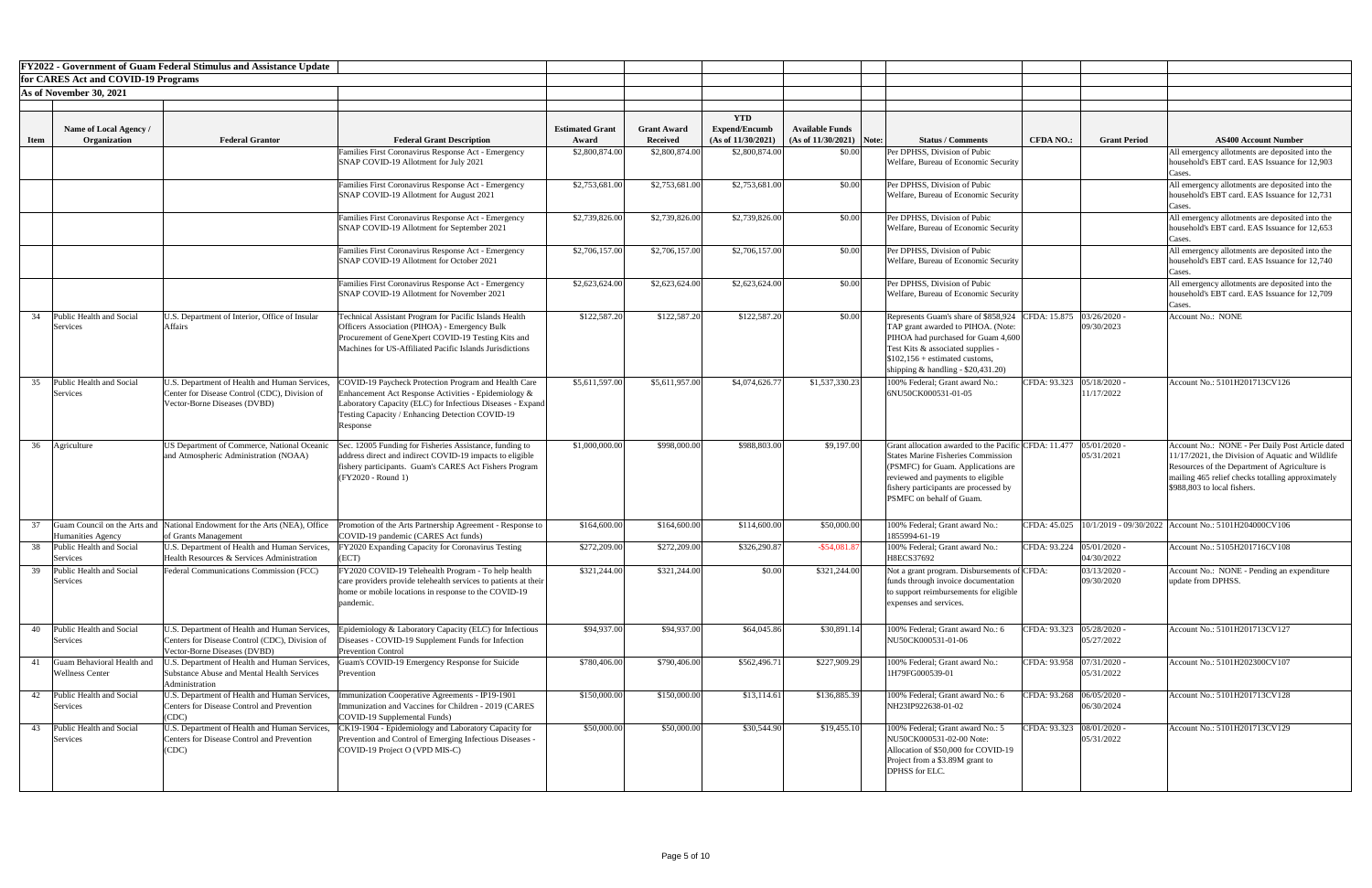|             |                                                             | <b>FY2022 - Government of Guam Federal Stimulus and Assistance Update</b>                                    |                                                                                                                                                                                                                        |                                 |                                       |                                                          |                                                      |                                                                                                                                                                                  |                             |                                           |                                                                                                                                                                                                                                                 |
|-------------|-------------------------------------------------------------|--------------------------------------------------------------------------------------------------------------|------------------------------------------------------------------------------------------------------------------------------------------------------------------------------------------------------------------------|---------------------------------|---------------------------------------|----------------------------------------------------------|------------------------------------------------------|----------------------------------------------------------------------------------------------------------------------------------------------------------------------------------|-----------------------------|-------------------------------------------|-------------------------------------------------------------------------------------------------------------------------------------------------------------------------------------------------------------------------------------------------|
|             | for CARES Act and COVID-19 Programs                         |                                                                                                              |                                                                                                                                                                                                                        |                                 |                                       |                                                          |                                                      |                                                                                                                                                                                  |                             |                                           |                                                                                                                                                                                                                                                 |
|             | As of November 30, 2021                                     |                                                                                                              |                                                                                                                                                                                                                        |                                 |                                       |                                                          |                                                      |                                                                                                                                                                                  |                             |                                           |                                                                                                                                                                                                                                                 |
| <b>Item</b> | Name of Local Agency /<br>Organization                      | <b>Federal Grantor</b>                                                                                       | <b>Federal Grant Description</b>                                                                                                                                                                                       | <b>Estimated Grant</b><br>Award | <b>Grant Award</b><br><b>Received</b> | <b>YTD</b><br><b>Expend/Encumb</b><br>(As of 11/30/2021) | <b>Available Funds</b><br>$(As of 11/30/2021)$ Note: | <b>Status / Comments</b>                                                                                                                                                         | <b>CFDA NO.:</b>            | <b>Grant Period</b>                       | <b>AS400 Account Number</b>                                                                                                                                                                                                                     |
| 44          | Labor                                                       | U.S. Department of Homeland Security, Federal                                                                | Other Needs Assistance (ONA) - Supplemental Payments                                                                                                                                                                   | \$45,000,000.00                 | \$44,888,000.00                       | \$34,903,910.00                                          | \$9,984,090.00                                       | Federal Matching (Local Match                                                                                                                                                    | CFDA: 97.050   08/01/2020 - |                                           | Account No.: 5101B202400CV106 / Local Account                                                                                                                                                                                                   |
|             |                                                             | Emergency Management Agency (FEMA)                                                                           | for Lost Wages - Benefits                                                                                                                                                                                              |                                 |                                       |                                                          |                                                      | Waived) Grant award No.:<br>4495DRGUSPLW - \$22.5M; Amend.<br>No. $1 + $7.5M$ ; Amend No. $2 + $7.5M$ ;<br>Amend No. $3 - +\$7.5M$                                               |                             | 03/27/2022                                | No.: 5100B202400MT950                                                                                                                                                                                                                           |
| 45          | Labor                                                       | U.S. Department of Homeland Security, Federal<br>Emergency Management Agency (FEMA)                          | Other Needs Assistance (ONA) - Supplemental Payments<br>for Lost Wages - Administration                                                                                                                                | \$272,202.00                    | \$272,202.00                          | \$109,015.18                                             | \$163,186.82                                         | Federal Matching (Local Match<br>Waived) Grant award No.:<br>4495DRGUSPLW - \$136,101;<br>Amend. No. $1 + $45,367$ ; Amend No.<br>$2 + $45,367$ ; Amend No. 3 -<br>$+$ \$45,367M | CFDA: 97.050 08/01/2020 -   | 03/27/2022                                | Account No.: 5101E202400CV105                                                                                                                                                                                                                   |
| 46          | Public Health and Social<br>Services                        | U.S Department of Health and Human Services,<br><b>Administration for Children and Families</b>              | CARES Act for the Stephanie Tubbs Jones Child Welfare<br>Services Program, Title IV-B Subpart 1 of the Social<br>Security Act                                                                                          | \$43,342.00                     | \$43,342.00                           | \$41,613.26                                              | \$1,728.74                                           | 100% Federal; Grant award No.: G-<br>2001GUCWC3; Federal award date:<br>08/05/2020                                                                                               |                             | CFDA: 93.645   03/27/2020 -<br>09/30/2021 | Account No.: 5101H201726CV111                                                                                                                                                                                                                   |
|             | 47 Public Health and Social<br>Services                     | U.S. Department of Health and Human Services.<br><b>Administration for Children and Families</b>             | P.L. 116-20 Supplement Appropriation for Disaster Relief<br>Act of 2019 Title IV-b Subpart 1 of the Social Security Act,<br>Child Welfare Services State Grants                                                        | \$74,777.00                     | \$0.00                                | \$0.00                                                   | \$0.00                                               | 100% Federal; Grant award No.: G-<br>2001GUSOSR                                                                                                                                  |                             | CFDA: 93.645 03/27/2020 -<br>09/30/2021   | Account No.: 5101H201726SE110                                                                                                                                                                                                                   |
| 48          | Guam Homeland Security<br>Office of Civil Defense           | U.S. Department of Homeland Security, Federal<br>Emergency Management Agency (FEMA)                          | COVID-19 Public Assistance Grant Program - B-<br>Emergency Protective Measures - DR4495 Guam Homeland<br>Security Medical Supplies and PPE                                                                             | \$243,184.93                    | \$243,184.93                          | \$0.00                                                   | \$243,184.93                                         | Grant agreement / Project Worksheet<br>No.: PA-09-GU-4495-PW-00006                                                                                                               | CFDA: 97.036 03/27/2020 -   | 09/26/2024                                | Account No.: 5101H200280CV101                                                                                                                                                                                                                   |
|             | Office of Civil Defense                                     | Emergency Management Agency (FEMA)                                                                           | 49 Guam Homeland Security / U.S. Department of Homeland Security, Federal COVID-19 Public Assistance Grant Program - B-<br><b>Emergency Protective Measures - Emergency Operations</b><br><b>Center Overtime Labor</b> | \$2,673,368.65                  | \$667,519.18                          | \$603,076.81                                             | \$64,442.37                                          | Grant agreement / Project Worksheet   CFDA: 97.036   03/27/2020 -<br>No.: PA-09-GU-4495-PW-00007                                                                                 |                             | 09/26/2024                                | Account No.: 5101H200280CV102                                                                                                                                                                                                                   |
| 50          | Guam Homeland Security<br>Office of Civil Defense           | J.S. Department of Homeland Security, Federal<br>Emergency Management Agency (FEMA)                          | 'OVID-19 Public Assistance Grant Program - B-<br><b>Emergency Protective Measures - GMHA Surgical Staff</b>                                                                                                            | \$10,349,936.27                 | \$10,349,936.27                       | \$10,349,936.27                                          | \$0.00                                               | Grant agreement / Project Worksheet<br>No.: PA-09-GU-4495-PW-00011                                                                                                               |                             | CFDA: 97.036 03/27/2020 -<br>09/26/2024   | Account No.: 5101H200280CV103                                                                                                                                                                                                                   |
|             | Guam Homeland Security<br>Office of Civil Defense           | J.S. Department of Homeland Security, Federal<br>Emergency Management Agency (FEMA)                          | COVID-19 Public Assistance Grant Program - Z-<br>Management Costs - DR4495 Guam Homeland Security<br><b>Recipient Management Costs</b>                                                                                 | \$1,284,197.10                  | \$1,284,197.10                        | \$252,108.45                                             | \$1,032,088.65                                       | Grant agreement / Project Worksheet<br>No.: PA-09-GU-4495-PW-00014                                                                                                               | CFDA: 97.036                | 03/27/2020<br>09/26/2024                  | Account No.: 5101H200280CV104                                                                                                                                                                                                                   |
| 52          | <b>Guam Homeland Security</b><br>Office of Civil Defense    | J.S. Department of Homeland Security, Federal<br>Emergency Management Agency (FEMA)                          | COVID-19 Public Assistance Grant Program - B-<br><b>Emergency Protective Measures - GMHA Alternate Care</b><br>Site (ACS)                                                                                              | \$15,353,962.50                 | \$15,353,962.50                       | \$142,080.25                                             | \$15,211,882.25                                      | Grant agreement / Project Worksheet<br>No.: PA-09-GU-4495-PW-00009                                                                                                               |                             | CFDA: 97.036 03/27/2020 -<br>09/26/2024   | Account No.: 5101H200280CV109                                                                                                                                                                                                                   |
| 53          | <b>Guam Homeland Security</b><br>Office of Civil Defense    | J.S. Department of Homeland Security, Federal<br>Emergency Management Agency (FEMA)                          | 'OVID-19 Public Assistance Grant Program - B-<br><b>Emergency Protective Measures - 3 Month COVID-19</b><br>Vaccine Distribution and Administration                                                                    | \$1,166,793.89                  | \$1,166,793.89                        | \$0.00                                                   | \$1,166,793.89                                       | Grant agreement / Project Worksheet<br>No.: PA-09-GU-4495-PW-00024                                                                                                               | CFDA: 97.036                | 03/27/2020<br>09/26/2024                  | Account No.: 5101H200280CV110                                                                                                                                                                                                                   |
|             | 54 Public Health and Social<br>Services                     | U.S. Department of Agriculture (USDA), Food<br>and Nutrition Service (FNS)                                   | Women Infants & Children (WIC) (2 Year) -WIC COVID<br>19 FFCRA NSA -WIC Admin                                                                                                                                          | \$240,370.00                    | \$240,370.00                          | \$240,370.00                                             | \$0.00                                               | 100% Federal; FAIN No.:<br>217GUGU7W6003                                                                                                                                         | CFDA: 10.558  10/01/2020 -  | 09/30/2021                                | Account No.: 5101E211712PA101                                                                                                                                                                                                                   |
| 55          | Public Health and Social<br>Services                        | U.S. Department of Agriculture (USDA), Food<br>and Nutrition Service (FNS)                                   | Women Infants & Children (WIC) (2 Year) -WIC COVID<br>19 FFCRA FOOD -WIC Food                                                                                                                                          | \$583,574.00                    | \$583,574.00                          | \$583,574.00                                             | \$0.00                                               | 100% Federal; FAIN No.:<br>217GUGU7W6006                                                                                                                                         | CFDA: 10.558 10/01/2020 -   | 09/30/2021                                | Account No.: 5101E211712DF103                                                                                                                                                                                                                   |
| 56          | Public Health and Social<br>Services                        | Family Voices of Albuquerque, New Mexico, a<br>National Family-Led Organization                              | CARES 2020 MiniGrant Contract with Family Health<br>Information Resource Center (FHIRC), DPHSS - Telehealth<br>to families of Children and Youth with Special Health Care<br>Needs (CYSHCN)                            | \$7,500.00                      | \$6,500.00                            | \$5,681.45                                               | \$818.55                                             | 100% Federal; Subcontract 2020-414 CFDA:                                                                                                                                         |                             | 09/01/2020 -<br>06/30/2021                | Account No.: 5100X211711RS501                                                                                                                                                                                                                   |
|             | Public Health and Social<br>Services                        | U.S. Department of Health and Human Services,<br>Centers for Disease Control and Prevention<br><b>CDC</b>    | munization Cooperative Agreements - IP19-1901 Year<br>02 - Immunization and Vaccines for Children - 2020<br>(CARES COVID-19 Supplemental Funds)                                                                        | \$150,000.00                    | \$150,000.0                           | \$58,848.50                                              | \$91,151.50                                          | Grant award No.: 6 NH23IP922638-02-CFDA: 93.268                                                                                                                                  |                             | 07/01/2020<br>06/30/2024                  | Account No.: 5101H211713CV134                                                                                                                                                                                                                   |
|             | 58 Agriculture                                              | US Department of Commerce, National Oceanic<br>and Atmospheric Administration (NOAA)                         | Sec. 12005 Funding for Fisheries Assistance, funding to<br>address direct and indirect COVID-19 impacts to eligible<br>fishery participants. Guam's CARES Act Fishers Program<br>(FY2021 - Round 2)                    | \$796,082.00                    | \$783,727.85                          | \$0.00                                                   | \$783,727.85                                         | 3/<br><b>States Marine Fisheries Commission</b><br>(PSMFC) for Guam. DOAG designed<br>the relief program for Guam.                                                               |                             |                                           | Grant allocation awarded to the Pacific CFDA: 11.477   07/01/2020-09/30/2021 Grant Period: June 2021 - September 2021 (Open<br>Registration and Application) and July 1, 202 - June<br>30, 2021 (Periods affected by COVID for<br>compensation) |
| 59          | Labor                                                       | U.S. Department of Labor, Employment and<br><b>Training Administration</b>                                   | Pandemic Unemployment Assistance Program ("PUA") -<br>FY2021 Administration Funding                                                                                                                                    | \$2,437,540.00                  | \$2,437,540.00                        | \$1,157,024.16                                           | \$1,280,515.84                                       | 100% Federal; Grant No.: UI-34836-<br>$[20-55-A-66,$ Modification No. 13:<br><b>Effective Date: 07/01/2021</b>                                                                   |                             | CFDA: 17.225 07/01/2021 -<br>06/30/2022   | Account No.: 5101H212400CV102                                                                                                                                                                                                                   |
| 60          | <b>Guam Behavioral Health and</b><br><b>Wellness Center</b> | .S. Department of Health and Human Services,<br>Substance Abuse and Mental Health Services<br>Administration | mergency Grants to Address Mental Health and Substance<br>Use Disorders During COVID-19                                                                                                                                | \$714,912.00                    | \$714,912.00                          | \$159,918.79                                             | \$554,993.21                                         | 100% Federal; Grant award No.:<br>6H79FG000653-01M001: FAIN No:<br>H79FG000653; Federal Award Date:<br>04/13/2021                                                                |                             | CFDA: 93.665   02/01/2021 -<br>05/31/2022 | Account No.: 5101H212300CV112                                                                                                                                                                                                                   |
|             | Public Health and Social<br>Services                        | U.S Department of Health and Human Services,<br>Administration for Children and Families                     | CARES Act, 2020, Family Violence Prevention and<br>Services Domestic Volence Shelter and Supportive Services<br>- Supplement                                                                                           | \$43,594.00                     | \$43,594.00                           | \$0.00                                                   | \$43,594.00                                          | 100% Federal; Grant award No.:<br>#2001GUFVC3; Federal award date:<br>08/05/2020                                                                                                 | CFDA: 93.671                | $03/27/2020$ -<br>09/30/2021              | Account No.: 5101H211726CV115                                                                                                                                                                                                                   |

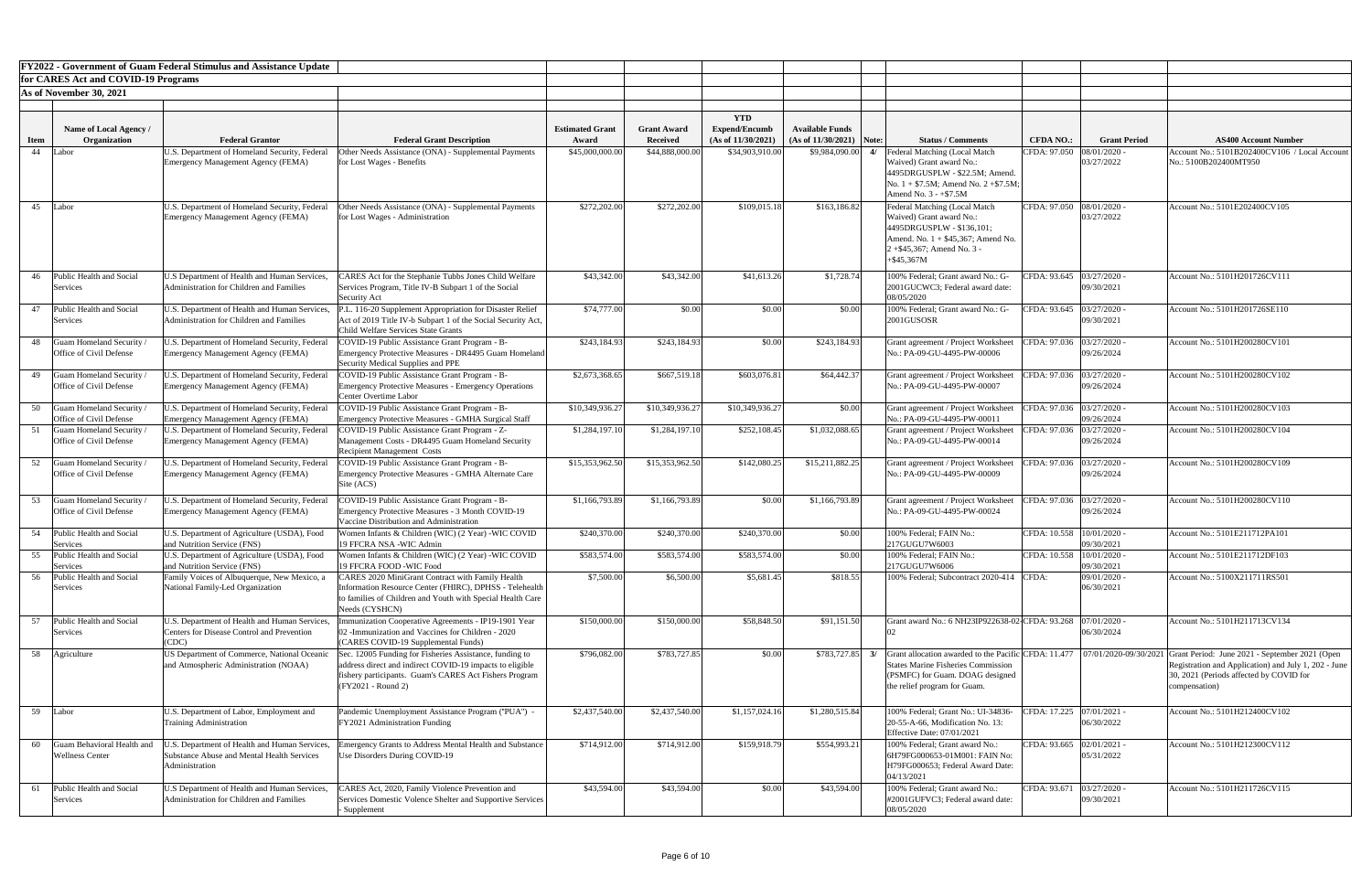|             |                                                                                | FY2022 - Government of Guam Federal Stimulus and Assistance Update                          |                                                                                                                                                                                                      |                                 |                                       |                                                         |                                                      |                                                                                                            |                            |                              |                                                                              |
|-------------|--------------------------------------------------------------------------------|---------------------------------------------------------------------------------------------|------------------------------------------------------------------------------------------------------------------------------------------------------------------------------------------------------|---------------------------------|---------------------------------------|---------------------------------------------------------|------------------------------------------------------|------------------------------------------------------------------------------------------------------------|----------------------------|------------------------------|------------------------------------------------------------------------------|
|             | for CARES Act and COVID-19 Programs                                            |                                                                                             |                                                                                                                                                                                                      |                                 |                                       |                                                         |                                                      |                                                                                                            |                            |                              |                                                                              |
|             | As of November 30, 2021                                                        |                                                                                             |                                                                                                                                                                                                      |                                 |                                       |                                                         |                                                      |                                                                                                            |                            |                              |                                                                              |
| <b>Item</b> | Name of Local Agency /<br>Organization                                         | <b>Federal Grantor</b>                                                                      | <b>Federal Grant Description</b>                                                                                                                                                                     | <b>Estimated Grant</b><br>Award | <b>Grant Award</b><br><b>Received</b> | <b>YTD</b><br><b>Expend/Encumb</b><br>(As of 11/30/2021 | <b>Available Funds</b><br>$(As of 11/30/2021)$ Note: | <b>Status / Comments</b>                                                                                   | <b>CFDA NO.:</b>           | <b>Grant Period</b>          | <b>AS400 Account Number</b>                                                  |
|             |                                                                                |                                                                                             |                                                                                                                                                                                                      |                                 |                                       |                                                         |                                                      |                                                                                                            |                            |                              |                                                                              |
|             |                                                                                |                                                                                             |                                                                                                                                                                                                      |                                 |                                       |                                                         |                                                      |                                                                                                            |                            |                              |                                                                              |
|             |                                                                                |                                                                                             | <b>SUBTOTA</b>                                                                                                                                                                                       | \$1,424,429,364.34              | \$1,505,522,118.92                    | \$1,217,758,254.75                                      | \$287,763,864.17                                     |                                                                                                            |                            |                              |                                                                              |
|             |                                                                                |                                                                                             |                                                                                                                                                                                                      |                                 |                                       |                                                         |                                                      |                                                                                                            |                            |                              |                                                                              |
|             |                                                                                | Federal Assistance Estimates for Autonomous, Semi-autonomous Agencies and Other             |                                                                                                                                                                                                      |                                 |                                       |                                                         |                                                      |                                                                                                            |                            |                              |                                                                              |
|             | <b>Guam Memorial Hospital</b><br>Authority                                     | U.S. Department of Health and Human Services                                                | <b>CARES Act HHS Provider Relief Fund</b>                                                                                                                                                            | \$7,777,905.02                  | \$7,777,905.02                        | \$7,777,905.02                                          | \$0.00                                               | GMHA to also receive \$8.0M from the<br>GovGuam CARES Act funding for<br>COVID mitigation.                 |                            |                              | Per information received from GMHA<br>4/30/2021                              |
|             | <b>Guam Memorial Hospital</b><br><b>Authority</b>                              | U.S. Department of Health and Human Services                                                | CARES Act HHS Provider Relief Fund                                                                                                                                                                   | \$1,961,999.33                  | \$1,961,999.93                        | \$1,961,999.93                                          | \$0.00                                               | GMHA received an additional \$1.9M<br>in Provider Relief Funds for Phase 3<br>distribution on 12/16/2020.  |                            |                              | Per information received from GMHA<br>4/30/2021                              |
|             | <b>Guam Memorial Hospital</b><br>Authority                                     | J.S. Department of Health and Human Services,<br>Centers for Medicare and Medicaid Services | Centers for Medicare & Medicaid Services (CMS)<br>Accelerated and Advance Payment Program Expansion to<br>Medicare providers/suppliers to combat the COVID-19                                        | \$4,501,119.78                  | \$4,501,119.78                        | \$4,501,119.78                                          | \$0.00                                               | This is an advance payment /<br>acceleration of benefits that Medicare<br>will offset beginning April 2021 |                            |                              | Per information received from GMHA<br>4/30/2021                              |
|             | A.B. Won Pat Guam<br>International Airport Authority   Aviation Administration | U.S. Department of Transportation, Federal                                                  | FY2020 CARES Act Grants to Airports - Airport<br>Improvement Program (AIP) Facilitate Debt Service<br>Payments and Operational Costs                                                                 | \$20,693,369.00                 | \$20,693,369.00                       | \$20,693,369.00                                         | \$0.00                                               | Federal Share Cost 100%; Submitted<br>closeout documents to FAA.                                           | CFDA: 20.106  04/29/2020 - | 04/29/2024                   | GIAA Account No.: 87.9101.AIP111                                             |
|             | University of Guam                                                             | U.S. Department of Education, Office of<br>Postsecondary Education                          | CARES Act: Higher Education Emergency Relief Fund -<br>Section 18004(a)(1) Student Aid                                                                                                               | \$4,564,698.00                  | \$4,564,698.00                        | \$4,564,698.00                                          | \$0.00                                               | Awarded April 24, 2020;<br>Supplemental amount of \$2,282,349<br>awarded on January 19, 2021               | CFDA: 84.425E 04/24/2020 - | 05/20/2022                   | Per information received from UOG, 12                                        |
| 6           | University of Guam                                                             | U.S. Department of Education, Office of<br>Postsecondary Education                          | Institutional Portion of the Higher Education Emergency<br>Relief Fund under Section $18004(a)(1)$ & $18004(c)$ of the<br><b>CARES Act</b>                                                           | \$6,947,461.00                  | \$6,947,461.00                        | \$5,184,702.84                                          | \$1,762,758.16                                       | Awarded May 7, 2020; Supplementa<br>award of \$4,665,112 awarded on<br>January 19, 2021                    |                            |                              | CFDA: 84.425F 5/06/2020 - 05/20/2022 Per information received from UOG, 12   |
|             | University of Guam                                                             | U.S. Department of Education, Office of<br>Postsecondary Education                          | <b>CARES Act: Higher Education Emergency Relief Fund</b><br>Strengthen Asian American and Native American Pacific<br>Islander-serving Institutions (AANAPISI) - Section<br>18004(a)(2)               | \$18,264.00                     | \$18,264.00                           | \$3,870.16                                              | \$14,393.84                                          | Formula allocations for Section<br>18004(a)(2) of CARES Act per OPE<br>website                             |                            |                              | CFDA: $84.425L/7/02/2020 - 07/01/2021$ Per information received from UOG, 12 |
|             | University of Guam                                                             | U.S. Small Business Administration (SBA)                                                    | Small Business Development Centers CARES Act                                                                                                                                                         | \$1,280,000.00                  | \$1,280,000.00                        | \$1,005,386.40                                          | \$274,613.60                                         |                                                                                                            | CFDA: 59.037               | 04/01/2020<br>03/31/2021     | Per information received from UOG, 12                                        |
|             | <b>Guam Community College</b>                                                  | J.S. Department of Education, Office of<br>Postsecondary Education                          | <b>CARES Act: Higher Education Emergency Relief Fund</b><br>Section 18004(a)(1) Student Aid                                                                                                          | \$1,149,350.00                  | \$1,149,350.00                        | \$1,149,350.00                                          | \$0.00                                               | Increase of grant notification awards<br>received                                                          | CFDA: 84.425E 04/20/2020 - | 05/12/2022                   | Per information received from GCC, 12                                        |
| 10          | <b>Guam Community College</b>                                                  | J.S. Department of Education, Office of<br>Postsecondary Education                          | Institutional Portion of the Higher Education Emergency<br>Relief Fund under Section $18004(a)(1)$ & $18004(c)$ of the<br><b>CARES</b> Act                                                           | \$3,303,441.00                  | \$3,303,441.00                        | \$1,629,795.92                                          | \$1,673,645.08                                       | Increase of grant notification awards<br>received.                                                         | CFDA: 84.425F 05/06/2020 - | 05/12/2022                   | Per information received from GCC, 12                                        |
|             | Guam Community College                                                         | I.S. Department of Education, Office of<br>Postsecondary Education                          | <b>CARES Act: Higher Education Emergency Relief Fund</b><br>Strengthen Asian American and Native American Pacific<br>Sander-serving Institutions (AANAPISI) - Section<br>18004(a)(2)                 | \$16,361.00                     | \$16,361.00                           | \$16,361.00                                             | \$0.00                                               | Formula allocations for Section<br>18004(a)(2) of CARES Act per OPE<br>website                             | CFDA: 84.425L 06/08/2020 - | 03/03/2022                   | Per information received from GCC, 12                                        |
| 12          | <b>Guam Housing and Urban</b><br><b>Renewal Authority</b>                      | J.S. Department of Housing and Urban<br>Development (CPD)                                   | FY2020 CARES Act Formula Grants - Community<br>Development, Office of Community Planning and Development Block Grant - CDBG20-CARES (CV1)                                                            | \$1,785,801.00                  | \$1,785,801.00                        | \$109,748.52                                            | \$1,676,052.48                                       | Allocation Round 1 - as of April 2,<br>2020 per HUD CPD FY2020 CARES<br><b>Act Formula Grants Listing</b>  |                            | 09/01/2020 -<br>08/31/2026   | Per information received from GHURA                                          |
| 13          | Guam Housing and Urban<br><b>Renewal Authority</b>                             | J.S. Department of Housing and Urban<br>Development (CPD)                                   | FY2020 CARES Act Formula Grants - Community<br>Development, Office of Community Planning and Development Block Grant - CDBG20-CARES (CV2)                                                            | \$892,901.00                    | \$892,901.00                          | \$0.00                                                  | \$892,901.00                                         | Allocation Round 1 - as of May 22,<br>2020 per HUD CPD FY2020 CARES<br><b>Act Formula Grants Listing</b>   |                            |                              | Per information received from GHURA                                          |
| 14          | Guam Housing and Urban<br>Renewal Authority                                    | J.S. Department of Housing and Urban<br>Development (CPD)                                   | Emergency Solutions Grant ESG20-CARES (CV1) -<br>Development, Office of Community Planning and Homeless Assistance and Homelessness Prevention<br>activities to mitigate the impacts of COVID-19     | \$888,696.00                    | \$888,696.00                          | \$244,784.78                                            | \$643,911.22                                         | Allocation Round 1 - as of April 2,<br>2020 per HUD CPD FY2020 CARES<br><b>Act Formula Grants Listing</b>  |                            | 09/01/2020<br>08/31/2022     | Per information received from GHURA                                          |
| 15          | Guam Housing and Urban<br><b>Renewal Authority</b>                             | U.S. Department of Housing and Urban<br>Development (CPD)                                   | Emergency Solutions Grant ESG20-CARES (CV2) -<br>Development, Office of Community Planning and Homeless Assistance and Homelessness Prevention<br>activities to mitigate the impacts of COVID-19     | \$2,630,542.00                  | \$2,630,542.00                        | \$0.00                                                  | \$2,630,542.00                                       | Allocation Round 2 - as of June 9,<br>2020 per HUD CPD FY2020 CARES<br><b>Act Formula Grants Listing</b>   |                            |                              | Per information received from GHURA                                          |
| 16          | Guam Housing and Urban<br><b>Renewal Authority</b>                             | U.S. Department of Housing and Urban<br>Development (Public Housing)                        | Assistance to Public Housing Authorities under the CARES<br>Development, Office of Community Planning and Act - COVID-19 Relief Funding to help Low-Income<br>Americans residing in Public Housing   | \$745,204.00                    | \$745,204.00                          | \$505,568.29                                            | \$239,635.71                                         |                                                                                                            |                            | 03/27/2020 -<br>12/31/2021   | Per information received from GHURA                                          |
| 17          | Guam Housing and Urban<br><b>Renewal Authority</b>                             | U.S. Department of Housing and Urban<br>Development (Section 8)                             | Assistance to Section 8 Authorities under the CARES Act -<br>Development, Office of Community Planning and COVID-19 Relief Funding to help Low-Income Americans<br>residing in the Section 8 program | \$1,157,936.00                  | \$1,157,936.00                        | \$640,724.41                                            | \$517,211.59                                         |                                                                                                            |                            | $03/27/2020$ -<br>12/31/2021 | Per information received from GHURA                                          |

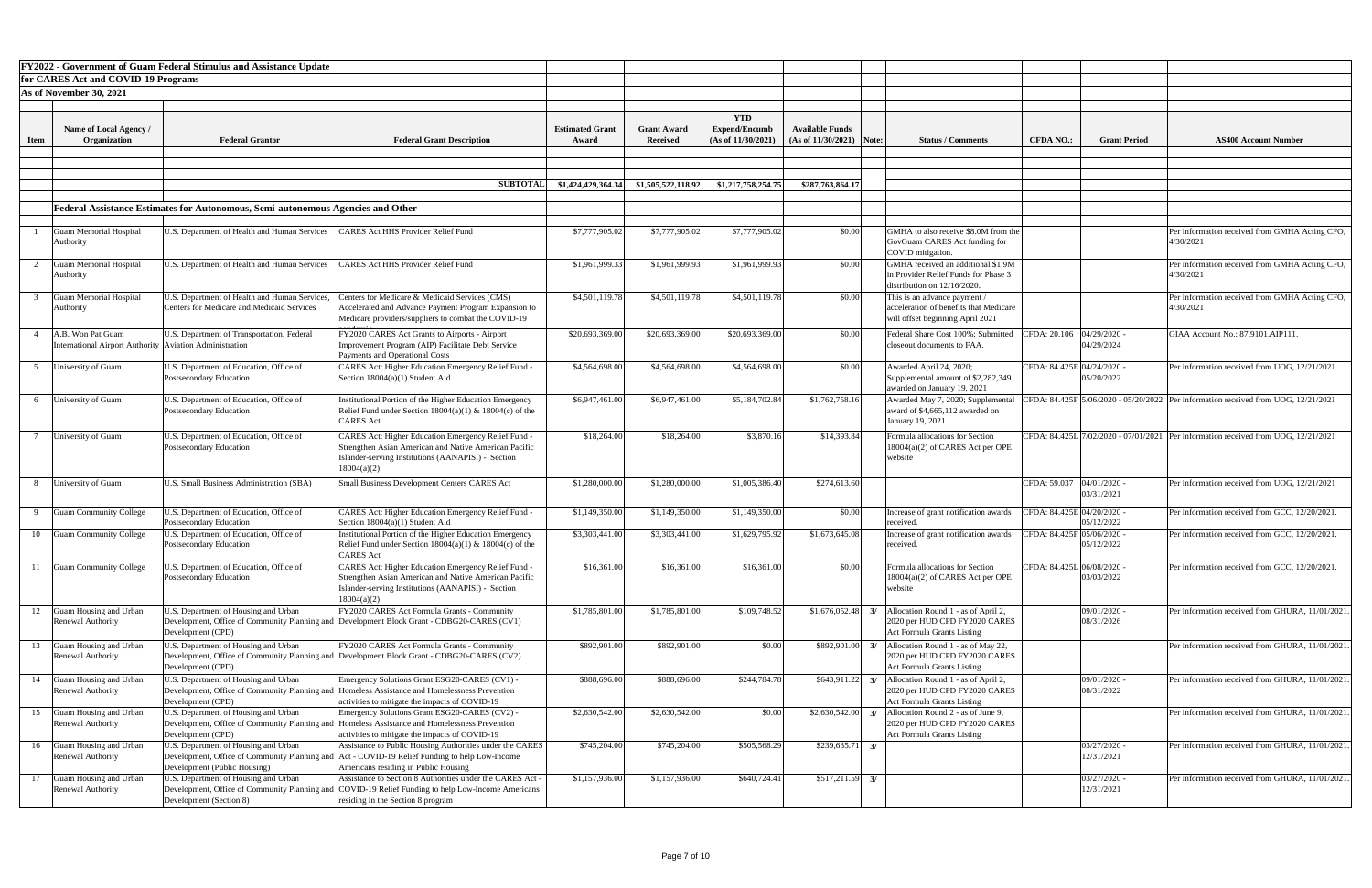|             |                                                         | <b>FY2022 - Government of Guam Federal Stimulus and Assistance Update</b>                        |                                                                                                              |                        |                               |                                    |                                        |                                                                                  |                  |                     |                                                                      |
|-------------|---------------------------------------------------------|--------------------------------------------------------------------------------------------------|--------------------------------------------------------------------------------------------------------------|------------------------|-------------------------------|------------------------------------|----------------------------------------|----------------------------------------------------------------------------------|------------------|---------------------|----------------------------------------------------------------------|
|             | for CARES Act and COVID-19 Programs                     |                                                                                                  |                                                                                                              |                        |                               |                                    |                                        |                                                                                  |                  |                     |                                                                      |
|             | As of November 30, 2021                                 |                                                                                                  |                                                                                                              |                        |                               |                                    |                                        |                                                                                  |                  |                     |                                                                      |
|             |                                                         |                                                                                                  |                                                                                                              |                        |                               |                                    |                                        |                                                                                  |                  |                     |                                                                      |
|             |                                                         |                                                                                                  |                                                                                                              |                        |                               |                                    |                                        |                                                                                  |                  |                     |                                                                      |
|             | Name of Local Agency /                                  |                                                                                                  |                                                                                                              | <b>Estimated Grant</b> | <b>Grant Award</b>            | <b>YTD</b><br><b>Expend/Encumb</b> | <b>Available Funds</b>                 |                                                                                  |                  |                     |                                                                      |
| <b>Item</b> | Organization                                            | <b>Federal Grantor</b>                                                                           | <b>Federal Grant Description</b>                                                                             | Award                  | <b>Received</b>               | (As of 11/30/2021)                 | $(As of 11/30/2021)$ Note:             | <b>Status / Comments</b>                                                         | <b>CFDA NO.:</b> | <b>Grant Period</b> | <b>AS400 Account Number</b>                                          |
| 18          | <b>Guam Memorial Hospital</b>                           |                                                                                                  | <b>Guam Emergency Management Healthcare Coalition -</b>                                                      | 31,862.00              | \$0.00                        | \$0.00                             | \$0.00<br>3/                           |                                                                                  |                  |                     |                                                                      |
|             | Authority                                               |                                                                                                  | Hospital Preparedness Program (HPP)/ASPR                                                                     |                        |                               |                                    |                                        |                                                                                  |                  |                     |                                                                      |
|             | 19 Sanctuary Incorporated of                            | U.S. Department of Health and Human Services,<br><b>Administration for Children and Families</b> | Transitional Living for Homeless Youth - Sagan Linala<br>(Place for Better Life) Transitional Living Program | 50,039.00              | \$50,039.00                   | \$0.00                             | \$50,039.00                            | $3/$ Grant award No.: 90CX7181 / Action<br>date - 4/23/2020                      | CFDA: 93.550     |                     | Allocation found on TAGGS website                                    |
| 20          | Sanctuary Incorporated of                               | U.S. Department of Health and Human Services,                                                    | Sanctuary Basic Center Program                                                                               | 24,000.00              | \$24,000.00                   | \$0.00                             | \$24,000.00<br>3/                      | Grant award No.: $90CY7092 / Action$ CFDA: $93.623$                              |                  |                     | Allocation found on TAGGS website                                    |
|             | Mañe'lu (formerly Big Brothers                          | Administration for Children and Families<br>U.S. Department of Interior, Office of Insular       | Technical Assistance Program - CARES Act Emergency                                                           | 151,550.00             | \$151,550.00                  | \$0.00                             | \$151,550.00<br>3/                     | date - 4/23/2020<br>Based on DOI/OIA Announcement                                |                  |                     |                                                                      |
|             | Big Sisters of Guam)                                    | <b>Affairs</b>                                                                                   | Relief Funding - Micronesian Resource Center One Stop                                                        |                        |                               |                                    |                                        | dated 5/5/2020                                                                   |                  |                     |                                                                      |
|             |                                                         |                                                                                                  | Shop to support Micronesian communities on Guam                                                              |                        |                               |                                    |                                        |                                                                                  |                  |                     |                                                                      |
| 22          | Humanities Guåhan                                       | National Endowment for the Humanities (NEH)                                                      |                                                                                                              | 250,600.00             | \$18,375.25                   | \$0.00                             | \$18,375.25<br>3/                      | Maximum award is \$300,000 under                                                 |                  | 06/15/2020          | Listing of CARES Act grants awarded in the amount                    |
|             |                                                         |                                                                                                  | FY2020 CARES Act Emergency Relief Grant Program to<br>support cultural and humanities-based nonprofit        |                        |                               |                                    |                                        | the NEH CARES: Cultural                                                          |                  | 12/31/2020          | of \$232,224.75 to scholars, teachers, and nonprofit                 |
|             |                                                         |                                                                                                  | organizations in Guam. Total CARES Act grants                                                                |                        |                               |                                    |                                        | Organizations Grant Snapshot-NEH                                                 |                  |                     | organizations in Guam for cultural and humanities                    |
|             |                                                         |                                                                                                  | awarded - \$232,224.75.                                                                                      |                        |                               |                                    |                                        | Website                                                                          |                  |                     | programs. (per PDN article dated 11/2/2020)                          |
|             |                                                         |                                                                                                  |                                                                                                              |                        |                               |                                    |                                        |                                                                                  |                  |                     |                                                                      |
|             |                                                         |                                                                                                  |                                                                                                              |                        |                               |                                    |                                        |                                                                                  |                  |                     |                                                                      |
|             |                                                         |                                                                                                  | Duk Duk Goose Inc. (Nihi!)                                                                                   |                        | \$20,000.00                   | \$0.00                             | \$20,000.00<br>3/                      |                                                                                  |                  |                     |                                                                      |
|             |                                                         |                                                                                                  | Guampedia, Inc.                                                                                              |                        | \$10,000.00                   | \$0.00                             | \$10,000.00<br>3/                      |                                                                                  |                  |                     |                                                                      |
|             |                                                         |                                                                                                  | <b>Guam Preservation Trust</b><br>Inadahen I Lina'la Kotturan Chamoru (Sagan Kotturan                        |                        | \$17,400.75<br>\$10,000.00    | \$0.00<br>\$0.00                   | \$17,400.7<br>3/<br>\$10,000.0<br>3/   |                                                                                  |                  |                     |                                                                      |
|             |                                                         |                                                                                                  | Chamoru)                                                                                                     |                        |                               |                                    |                                        |                                                                                  |                  |                     |                                                                      |
|             |                                                         |                                                                                                  |                                                                                                              |                        |                               |                                    |                                        |                                                                                  |                  |                     |                                                                      |
|             |                                                         |                                                                                                  | Inetnon Gefpago Cultural Arts Program<br>Oceanic Ascent Education, Inc.                                      |                        | \$20,000.00<br>\$19,824.00    | \$0.00<br>\$0.00                   | \$20,000.00<br>3/<br>\$19,824.00<br>3/ |                                                                                  |                  |                     |                                                                      |
|             |                                                         |                                                                                                  | Pacific Historic Parks                                                                                       |                        | \$20,000.00                   | \$0.00                             | \$20,000.00<br>3/                      |                                                                                  |                  |                     |                                                                      |
|             |                                                         |                                                                                                  | Traditions Affirming Our Seafaring Ancestry, Inc. (TASA)                                                     |                        | \$20,000.00                   | \$0.00                             | \$20,000.00<br>3/                      |                                                                                  |                  |                     |                                                                      |
|             |                                                         |                                                                                                  | Academy of Computer Arts and Sciences                                                                        |                        | \$10,000.00                   | \$0.00                             | \$10,000.0<br>3/                       |                                                                                  |                  |                     |                                                                      |
|             |                                                         |                                                                                                  | I Hagan Famalao'an Guahan, Inc.                                                                              |                        | \$20,000.00                   | \$0.00                             | \$20,000.0<br>3/                       |                                                                                  |                  |                     |                                                                      |
|             |                                                         |                                                                                                  | Micronesian Chefs Association                                                                                |                        | \$10,000.00                   | \$0.00                             | \$10,000.00<br>3/                      |                                                                                  |                  |                     |                                                                      |
|             |                                                         |                                                                                                  | Micronesian Climate Change Alliance                                                                          |                        | \$10,000.00                   | \$0.00                             | \$10,000.00<br>3/                      |                                                                                  |                  |                     |                                                                      |
|             |                                                         |                                                                                                  | Santa Teresita Catholic Church                                                                               |                        | \$20,000.00                   | \$0.00                             | \$20,000.0<br>3/                       |                                                                                  |                  |                     |                                                                      |
|             |                                                         |                                                                                                  | Hilary L. Raigetal for traditional seafaring                                                                 |                        | \$10,000.00                   | \$0.00                             | \$10,000.00<br>3/                      |                                                                                  |                  |                     |                                                                      |
|             |                                                         |                                                                                                  | Dawn Reyes for art history                                                                                   |                        | \$10,000.00                   | \$0.00                             | \$10,000.0<br>3/                       |                                                                                  |                  |                     |                                                                      |
|             |                                                         |                                                                                                  | Tricia Lizama for traditional medicine                                                                       |                        | \$5,000.00                    | \$0.00                             | \$5,000.00<br>$\mathcal{E}$            |                                                                                  |                  |                     |                                                                      |
| 23          | J.S. Small Business                                     | U.S. Small Business Administration (SBA)                                                         | SBA Disaster Assistance Update, Nationwide Economic                                                          | 78,445,000.00          | \$78,445,000.00               | \$78,445,000.00                    | \$0.00                                 | Loans Approved for Guam - 1,322;                                                 |                  |                     | Per SBA Disaster Assistance Update Nationwide                        |
|             | <b>Administration, Guam Branch</b>                      |                                                                                                  | Injury Disaster Loans (EIDLs) / COVID-19, as of                                                              |                        |                               |                                    |                                        | Dollars Approved for Guam -                                                      |                  |                     | EIDL Loans, November 23, 2020 Report (SBA                            |
|             | Office                                                  |                                                                                                  | November $23, 2020$                                                                                          |                        |                               |                                    |                                        | \$78,445,000; figure as of 11/22/2020                                            |                  |                     | website)                                                             |
| 24          | <b>U.S. Small Business</b>                              | U.S. Small Business Administration (SBA)                                                         | SBA Disaster Assistance Update, Economic Injury Disaster                                                     | 6,308,000.00           | \$6,308,000.00                | \$6,308,000.00                     | \$0.00                                 | Loans Approved for Guam - 1,529;                                                 |                  |                     | Per SBA Update provided by the Speaker's Office,                     |
|             | <b>Administration, Guam Branch</b>                      |                                                                                                  | Loans (EIDLs) Advance / COVID-19, as of July 15, 2020                                                        |                        |                               |                                    |                                        | Dollars Approved for Guam -                                                      |                  |                     | 7/22/2020.                                                           |
|             | Office                                                  |                                                                                                  |                                                                                                              |                        |                               |                                    |                                        | $\$6,308,000$ ; figure as of 07/14/2020                                          |                  |                     |                                                                      |
| 25          | <b>U.S. Small Business</b>                              | U.S. Small Business Administration (SBA)                                                         | SBA Paycheck Protection Program (PPP) Loans - States and \\$                                                 | 192,074,123.00         | \$192,074,123.00              | \$192,074,123.00                   | \$0.00                                 | Loans Approved - 2,208; Dollars                                                  |                  |                     | Per SBA Update provided by the Speaker's Office,                     |
|             | <b>Administration, Guam Branch</b>                      |                                                                                                  | Territories, as of August 8, 2020                                                                            |                        |                               |                                    |                                        | Approved - \$192,074,582; approvals                                              |                  |                     | $8/14/2020$ .                                                        |
|             | Office                                                  |                                                                                                  |                                                                                                              |                        |                               |                                    |                                        | through 08/08/2020                                                               |                  |                     |                                                                      |
|             | Westcare Pacific Islands, Inc.                          | U.S. Department of Health and Human Services,                                                    | Disaster Response Grant Program - School-Based Services                                                      | 1,000,000.00           | \$1,000,000.00                | \$0.00                             | \$1,000,000.00                         | The project aims to help GDOE                                                    |                  | 04/30/2020          | Per Guam Daily Post news article dated 7/9/2020                      |
|             | (Ma'lak na ha'ani or Bright<br><b>Futures Project</b> ) | Substance Abuse and Mental Health Services<br>Administration (SAMHSA)                            |                                                                                                              |                        |                               |                                    |                                        | students and their families cope with<br>stressors to past natural disasters and |                  | 10/29/2021          | and SAMHSA Grant Awards by State, SAMHSA<br>website. SEE FOOTNOTE 3. |
|             |                                                         |                                                                                                  |                                                                                                              |                        |                               |                                    |                                        | the recent COVID-19 pandemic.                                                    |                  |                     |                                                                      |
| 27          |                                                         | Hospitals and other Healthcare   U.S. Department of Health and Human Services                    | 'ARES Act HHS Provider Relief Fund - Total Attested                                                          | \$13,565,178.00        | \$0.00                        | \$0.00                             | \$0.00<br>3/                           | Does not include the HHS PRF                                                     |                  |                     | Listing of providers that received a payment can be                  |
|             | Providers (Guam)                                        |                                                                                                  | Payments - \$13,565,178                                                                                      |                        |                               |                                    |                                        | payment of \$7.7M to GMH which is                                                |                  |                     | found on the TAGGS website                                           |
|             |                                                         |                                                                                                  |                                                                                                              |                        |                               |                                    |                                        | noted above, separately.                                                         |                  |                     | (taggs.hhs.gov/Coronavirus/Providers)                                |
|             |                                                         |                                                                                                  | Marianas Medical Response, LLC, Barrigada                                                                    |                        | \$20,332.00                   |                                    |                                        |                                                                                  |                  |                     |                                                                      |
|             |                                                         |                                                                                                  | Alix Chenet, Dededo                                                                                          |                        | \$3,873.00                    |                                    |                                        |                                                                                  |                  |                     |                                                                      |
|             |                                                         |                                                                                                  | Blue Ocean Medical Group LLC, Dededo                                                                         |                        | \$78.00                       |                                    |                                        |                                                                                  |                  |                     |                                                                      |
|             |                                                         |                                                                                                  | C.V. Alegria D.D.S., Inc., Dededo                                                                            |                        | \$153,789.00                  |                                    |                                        |                                                                                  |                  |                     |                                                                      |
|             |                                                         |                                                                                                  | Donald Preston, Dededo                                                                                       |                        | \$1,465.00                    |                                    |                                        |                                                                                  |                  |                     |                                                                      |
|             |                                                         |                                                                                                  | Government of Guam Department of Administration,                                                             |                        | \$133,438.00                  |                                    |                                        |                                                                                  |                  |                     |                                                                      |
|             |                                                         |                                                                                                  | Gregory Miller, Dededo                                                                                       |                        | \$1,681.00                    |                                    |                                        |                                                                                  |                  |                     |                                                                      |
|             |                                                         |                                                                                                  | Guam Healthcare Development Incorporated, Dededo<br>Guam Medical Health Care Center, Inc, Dededo             |                        | \$10,598,576.00<br>\$4,951.00 |                                    |                                        |                                                                                  |                  |                     |                                                                      |
|             |                                                         |                                                                                                  | International Health Providers, LLC, Dededo                                                                  |                        | \$25,636.00                   |                                    |                                        |                                                                                  |                  |                     |                                                                      |
|             |                                                         |                                                                                                  | MA Gladys Linsangan, Dededo                                                                                  |                        | \$15,152.00                   |                                    |                                        |                                                                                  |                  |                     |                                                                      |
|             |                                                         |                                                                                                  | Scott Larkin, Dededo                                                                                         |                        | \$408.00                      |                                    |                                        |                                                                                  |                  |                     |                                                                      |
|             |                                                         |                                                                                                  |                                                                                                              |                        |                               |                                    |                                        |                                                                                  |                  |                     |                                                                      |

| nt Number                |
|--------------------------|
|                          |
|                          |
| S website                |
|                          |
| S website                |
|                          |
|                          |
|                          |
| ts awarded in the amount |
| teachers, and nonprofit  |
| cultural and humanities  |
| dated 11/2/2020)         |
|                          |
|                          |
|                          |
|                          |
|                          |
|                          |
|                          |
|                          |
|                          |
|                          |
|                          |
|                          |
|                          |
|                          |
|                          |
|                          |
|                          |
| e Update Nationwide      |
| 2020 Report (SBA         |
|                          |
| by the Speaker's Office, |
|                          |
|                          |
| by the Speaker's Office, |
|                          |
| article dated 7/9/2020   |
| ds by State, SAMHSA      |
| 3.                       |
|                          |
| eived a payment can be   |
| ite                      |
| /Providers)              |
|                          |
|                          |
|                          |
|                          |
|                          |
|                          |
|                          |
|                          |
|                          |
|                          |
|                          |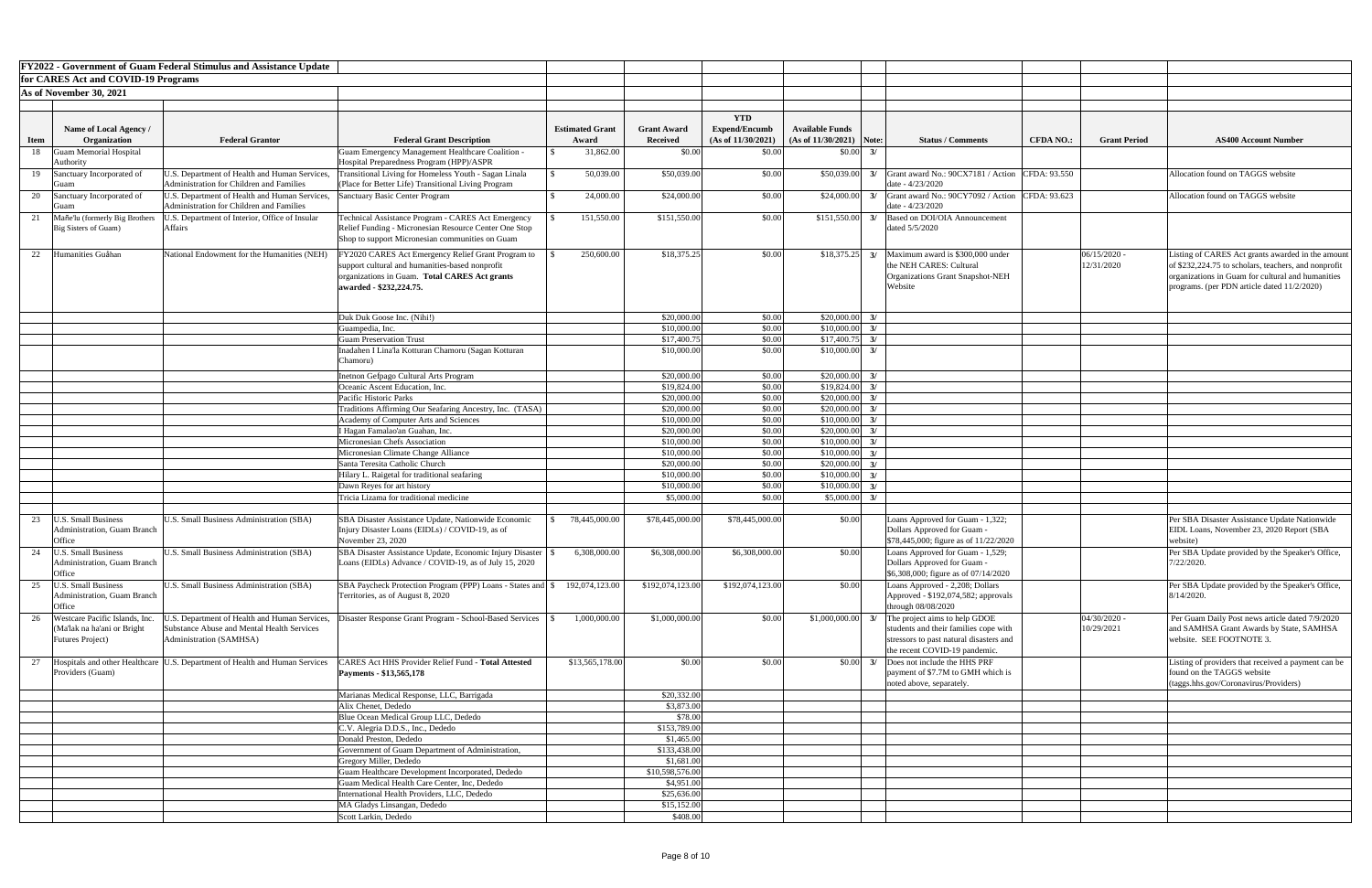|             |                                     | <b>FY2022 - Government of Guam Federal Stimulus and Assistance Update</b> |                                                                                                   |                        |                          |                                    |                                     |                          |                  |                     |                             |
|-------------|-------------------------------------|---------------------------------------------------------------------------|---------------------------------------------------------------------------------------------------|------------------------|--------------------------|------------------------------------|-------------------------------------|--------------------------|------------------|---------------------|-----------------------------|
|             | for CARES Act and COVID-19 Programs |                                                                           |                                                                                                   |                        |                          |                                    |                                     |                          |                  |                     |                             |
|             | As of November 30, 2021             |                                                                           |                                                                                                   |                        |                          |                                    |                                     |                          |                  |                     |                             |
|             |                                     |                                                                           |                                                                                                   |                        |                          |                                    |                                     |                          |                  |                     |                             |
|             |                                     |                                                                           |                                                                                                   |                        |                          |                                    |                                     |                          |                  |                     |                             |
|             | Name of Local Agency /              |                                                                           |                                                                                                   | <b>Estimated Grant</b> | <b>Grant Award</b>       | <b>YTD</b><br><b>Expend/Encumb</b> | <b>Available Funds</b>              |                          |                  |                     |                             |
| <b>Item</b> | <b>Organization</b>                 | <b>Federal Grantor</b>                                                    | <b>Federal Grant Description</b>                                                                  | Award                  | <b>Received</b>          | (As of 11/30/2021)                 | $(As \text{ of } 11/30/2021)$ Note: | <b>Status / Comments</b> | <b>CFDA NO.:</b> | <b>Grant Period</b> | <b>AS400 Account Number</b> |
|             |                                     |                                                                           | Practical Therapy Solutions LLC, Experiment                                                       |                        | \$1,402.00               |                                    |                                     |                          |                  |                     |                             |
|             |                                     |                                                                           | <b>ABC</b> Dental LLC, Hagatna                                                                    |                        | \$39,995.00              |                                    |                                     |                          |                  |                     |                             |
|             |                                     |                                                                           |                                                                                                   |                        | \$44,950.00              |                                    |                                     |                          |                  |                     |                             |
|             |                                     |                                                                           | ALH LLC, Hagatna                                                                                  |                        |                          |                                    |                                     |                          |                  |                     |                             |
|             |                                     |                                                                           | Guam Urgent Care, Hagatna                                                                         |                        | \$1,775.00               |                                    |                                     |                          |                  |                     |                             |
|             |                                     |                                                                           | Evergreen Health Center LLC, Maite                                                                |                        | \$14,533.00              |                                    |                                     |                          |                  |                     |                             |
|             |                                     |                                                                           | The Doctors Clinic, Mangilao                                                                      |                        | \$20,676.00              |                                    |                                     |                          |                  |                     |                             |
|             |                                     |                                                                           | Ordot Dental Clinic LLP, Ordot                                                                    |                        | \$40,945.00              |                                    |                                     |                          |                  |                     |                             |
|             |                                     |                                                                           | Advanced Eyecare, LLC, Sinajana                                                                   |                        | \$68,102.00              |                                    |                                     |                          |                  |                     |                             |
|             |                                     |                                                                           | Pacific Med & Nephrology, Sinajana                                                                |                        | \$143,026.00             |                                    |                                     |                          |                  |                     |                             |
|             |                                     |                                                                           | AC Micro Guam LLC, Tamuning                                                                       |                        | \$18,731.00              |                                    |                                     |                          |                  |                     |                             |
|             |                                     |                                                                           | Access Medical Transport, Tamuning                                                                |                        | \$18,713.00              |                                    |                                     |                          |                  |                     |                             |
|             |                                     |                                                                           | Adult Health Care Clinic, Tamuning                                                                |                        | \$4,233.00               |                                    |                                     |                          |                  |                     |                             |
|             |                                     |                                                                           | American Medical Center, LLC, Tamuning                                                            |                        | \$194,025.00             |                                    |                                     |                          |                  |                     |                             |
|             |                                     |                                                                           | Byungsoo Kim, Tamuning                                                                            |                        | \$3,860.00               |                                    |                                     |                          |                  |                     |                             |
|             |                                     |                                                                           | David J Parks MD Inc, Tamuning                                                                    |                        | \$223,846.00             |                                    |                                     |                          |                  |                     |                             |
|             |                                     |                                                                           | Dennis Antonio A Sarmiento, Tamuning                                                              |                        | \$5,557.00               |                                    |                                     |                          |                  |                     |                             |
|             |                                     |                                                                           | Dr Ruben P Arafiles PC, Tamuning                                                                  |                        | \$2,747.00               |                                    |                                     |                          |                  |                     |                             |
|             |                                     |                                                                           | Elizabeth Q Cauley, Tamuning                                                                      |                        | \$74,126.00              |                                    |                                     |                          |                  |                     |                             |
|             |                                     |                                                                           | General Conference Corp of SDA, Tamuning                                                          |                        | \$111,658.00             |                                    |                                     |                          |                  |                     |                             |
|             |                                     |                                                                           | Guahan Physicians and Consultants, Tamuning                                                       |                        | \$17,011.00              |                                    |                                     |                          |                  |                     |                             |
|             |                                     |                                                                           | Guam Medical Imaging Center LLC, Tamuning                                                         |                        | \$33,436.00              |                                    |                                     |                          |                  |                     |                             |
|             |                                     |                                                                           | Guam Sleep Center, LLC, Tamuning                                                                  |                        | \$574.00                 |                                    |                                     |                          |                  |                     |                             |
|             |                                     |                                                                           | Guam Surgicenter, LLC, Tamuning                                                                   |                        | \$154,988.00             |                                    |                                     |                          |                  |                     |                             |
|             |                                     |                                                                           | Guam Urology, LLC, Tamuning                                                                       |                        | \$11,453.00              |                                    |                                     |                          |                  |                     |                             |
|             |                                     |                                                                           | Guam X-Ray, Tamuning                                                                              |                        | \$334,862.00             |                                    |                                     |                          |                  |                     |                             |
|             |                                     |                                                                           | Gurusamy, Inc., Tamuning                                                                          |                        | \$172,415.00             |                                    |                                     |                          |                  |                     |                             |
|             |                                     |                                                                           | GVN, Inc., Tamuning                                                                               |                        | \$33,985.00              |                                    |                                     |                          |                  |                     |                             |
|             |                                     |                                                                           | Hafa Adai Family Dental, PC, Tamuning                                                             |                        | \$26,123.00              |                                    |                                     |                          |                  |                     |                             |
|             |                                     |                                                                           | Hafa Specialist Group LLP, Tamuning                                                               |                        | \$24,421.00              |                                    |                                     |                          |                  |                     |                             |
|             |                                     |                                                                           | Health Partners, LLC, Tamuning                                                                    |                        | \$20,059.00              |                                    |                                     |                          |                  |                     |                             |
|             |                                     |                                                                           | Insaf Ally, Tamuning                                                                              |                        | \$839.00                 |                                    |                                     |                          |                  |                     |                             |
|             |                                     |                                                                           | Isla Home Infusion Inc., Tamuning                                                                 |                        | \$5,313.00               |                                    |                                     |                          |                  |                     |                             |
|             |                                     |                                                                           | Island Eye Center, Tamuning                                                                       |                        | \$24,024.00              |                                    |                                     |                          |                  |                     |                             |
|             |                                     |                                                                           | Island Surgical Center PC, Tamuing                                                                |                        | \$50,311.00              |                                    |                                     |                          |                  |                     |                             |
|             |                                     |                                                                           | Jerry Castro, Tamuning                                                                            |                        | \$6,029.00               |                                    |                                     |                          |                  |                     |                             |
|             |                                     |                                                                           | Joseph L Lescano, Tamuning                                                                        |                        | \$6,762.00               |                                    |                                     |                          |                  |                     |                             |
|             |                                     |                                                                           | Maria Melinda B Sangalang, Tamuning                                                               |                        | \$2,278.00               |                                    |                                     |                          |                  |                     |                             |
|             |                                     |                                                                           | Marianas Footcare Clinic, Tamuning                                                                |                        | \$5,305.00               |                                    |                                     |                          |                  |                     |                             |
|             |                                     |                                                                           | Marjorie Debenedictis, Tamuning                                                                   |                        | \$19,468.00              |                                    |                                     |                          |                  |                     |                             |
|             |                                     |                                                                           | Micronesia Medical & Anesthesia Associates, PLLC,                                                 |                        | \$6,986.00               |                                    |                                     |                          |                  |                     |                             |
|             |                                     |                                                                           | Tamuning                                                                                          |                        |                          |                                    |                                     |                          |                  |                     |                             |
|             |                                     |                                                                           | MVN, Inc. Tamuning                                                                                |                        | \$181.00                 |                                    |                                     |                          |                  |                     |                             |
|             |                                     |                                                                           | Noel Silan, DPM, PC, Tamuning                                                                     |                        | \$1,082.00               |                                    |                                     |                          |                  |                     |                             |
|             |                                     |                                                                           | Office of Leopoldo Arcilla, Jr., MD,PC, Tamuning                                                  |                        | \$16,321.00              |                                    |                                     |                          |                  |                     |                             |
|             |                                     |                                                                           | Pacific Cardiology Consultants LLC, Tamuning                                                      |                        | \$24,445.00              |                                    |                                     |                          |                  |                     |                             |
|             |                                     |                                                                           | Pacific Hand Surgery Center, Tamuning                                                             |                        | \$3,750.00<br>\$2,123.00 |                                    |                                     |                          |                  |                     |                             |
|             |                                     |                                                                           | Pacific Radiology Inc. A Professional Corporation,<br>Pacific Smiles Orthodontics, Inc., Tamuning |                        | \$36,335.00              |                                    |                                     |                          |                  |                     |                             |
|             |                                     |                                                                           |                                                                                                   |                        |                          |                                    |                                     |                          |                  |                     |                             |
|             |                                     |                                                                           | Peter KH Go, Tamuning                                                                             |                        | \$8,789.00               |                                    |                                     |                          |                  |                     |                             |
|             |                                     |                                                                           | Placido Nicdao, Tamuning                                                                          |                        | \$301.00<br>\$548.00     |                                    |                                     |                          |                  |                     |                             |
|             |                                     |                                                                           | Renee Koffend, Tamuning                                                                           |                        | \$72,191.00              |                                    |                                     |                          |                  |                     |                             |
|             |                                     |                                                                           | Robert J Yang, DMD, PC, Tamuning<br>Romeo Samonte, Tamuning                                       |                        | \$10,555.00              |                                    |                                     |                          |                  |                     |                             |
|             |                                     |                                                                           | Ronald Pangilinan, Tamuning                                                                       |                        | \$6,292.00               |                                    |                                     |                          |                  |                     |                             |
|             |                                     |                                                                           |                                                                                                   |                        | \$4,884.00               |                                    |                                     |                          |                  |                     |                             |
|             |                                     |                                                                           | Ronald T Kobayashi & Associates, PC, Tamuning<br>Samuel Friedman, Tamuning                        |                        | \$35,784.00              |                                    |                                     |                          |                  |                     |                             |
|             |                                     |                                                                           | Takecare Insurance Company, Inc, Tamuning                                                         |                        | \$196,992.00             |                                    |                                     |                          |                  |                     |                             |
|             |                                     |                                                                           | The Offices of Ramel A Carlos MD Inc, Tamuning                                                    |                        | \$19,993.00              |                                    |                                     |                          |                  |                     |                             |
|             |                                     |                                                                           | The Weingarten Institute for Neuroscience, Inc, Tamuning                                          |                        | \$3,552.00               |                                    |                                     |                          |                  |                     |                             |
|             |                                     |                                                                           | Tri Enterprises, Inc, Tamuning                                                                    |                        | \$5,188.00               |                                    |                                     |                          |                  |                     |                             |
|             |                                     |                                                                           | Tri Enterprises, Inc, Tamuning                                                                    |                        | \$50,290.00              |                                    |                                     |                          |                  |                     |                             |
|             |                                     |                                                                           |                                                                                                   |                        |                          |                                    |                                     |                          |                  |                     |                             |

| nt Number |
|-----------|
|           |
|           |
|           |
|           |
|           |
|           |
|           |
|           |
|           |
|           |
|           |
|           |
|           |
|           |
|           |
|           |
|           |
|           |
|           |
|           |
|           |
|           |
|           |
|           |
|           |
|           |
|           |
|           |
|           |
|           |
|           |
|           |
|           |
|           |
|           |
|           |
|           |
|           |
|           |
|           |
|           |
|           |
|           |
|           |
|           |
|           |
|           |
|           |
|           |
|           |
|           |
|           |
|           |
|           |
|           |
|           |
|           |